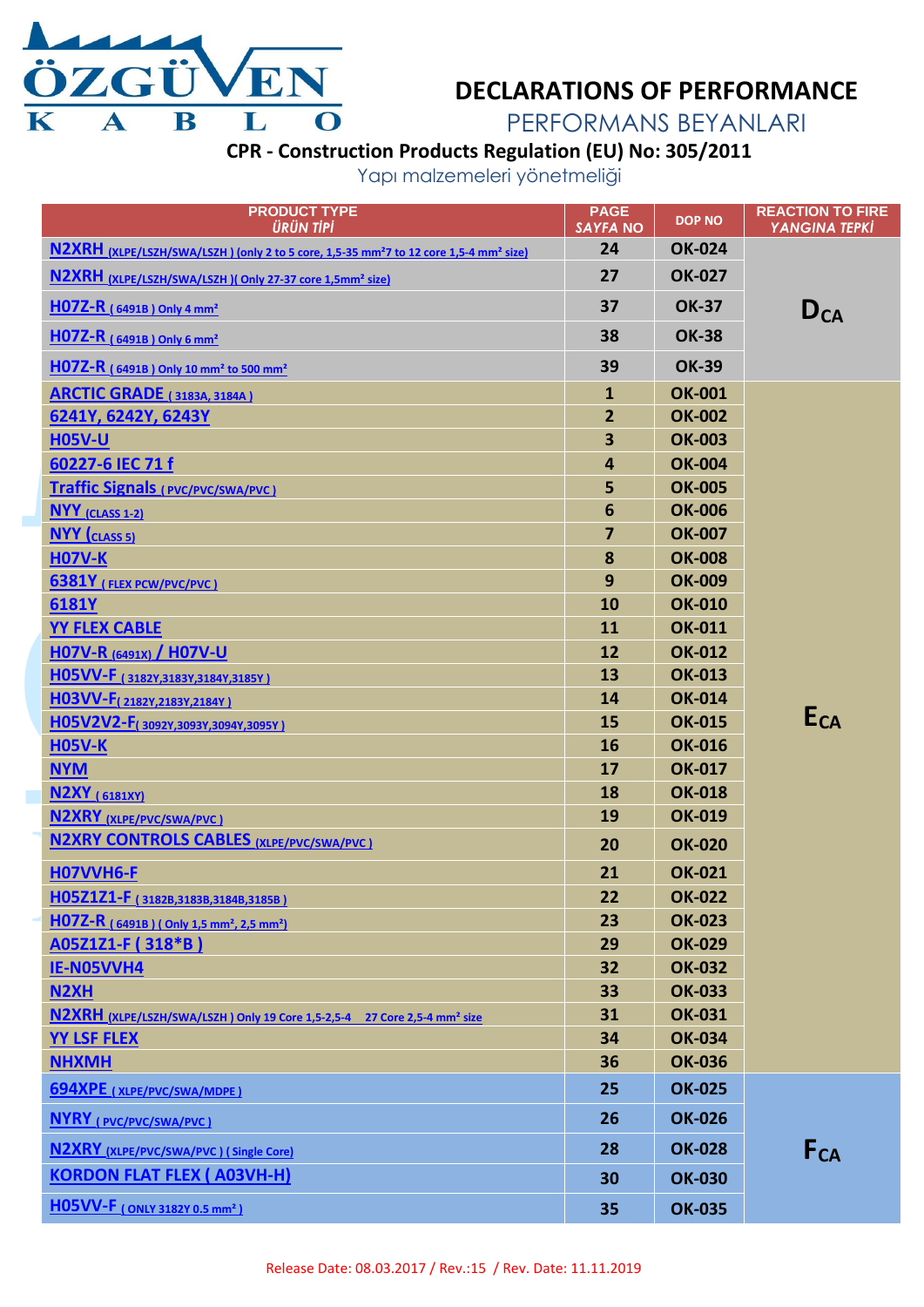

#### <span id="page-1-0"></span>**Unique identification code of the product type /** Ürün Tipi Kimlik Kodu: **ARCTIC GRADE ( 3183A, 3184A )**

**Intended use /** Ürünün Kullanım Amacı

*Supply of electricity in buildings and other civil engineering work with the objective of limiting the generation and spread of fire and smoke. Binalarda elektrik iletimi ve diğer inşaat mühendisliği işlerinde yangın – dumanın Oluşumunu ve yayılmasını sınırlamayı amaçlamaktadır*.

**Manufacturer** / Üretici :

# **ÖZGÜVEN KABLO**

San. Tic. Ltd. Şti. Hacıeyüplü Mah. 3163 Sok. No: 2 Merkezefendi / Denizli / TÜRKİYE

**System of assessment and verification of constancy of performance of the construction product /** Performansın Değişmezliğinin Değerlendirilmesi Ve Doğrulanması Sistemleri

## **System 3**

**Notified body** / Onaylı Kuruluş

Α

**1783**

| <b>Essential</b><br><b>Characteristics</b><br>Temel Özellikler    | <b>Performance</b><br>Performans                                        | <b>Harmonized Technical</b><br><b>Specification</b><br>Harmonize Teknik Şartname |
|-------------------------------------------------------------------|-------------------------------------------------------------------------|----------------------------------------------------------------------------------|
| <b>Reaction to Fire</b><br>Yangına Tepki                          | E <sub>CA</sub><br>EN 60332-1-2:2004+A1:2015                            | EN 50575:2014+A1:2016                                                            |
| <b>Dangerous</b><br><b>Subtances</b><br><b>Tehlikeli Maddeler</b> | <b>No Performance Declared</b><br>NPD)<br>Performans Beyan Edilmemiştir |                                                                                  |

**Signed for on behalf of the manufacturer by** Üretici tarafından imzalanmıştır.

> 08.03.2017 **Signature** / İmza Mustafa KARAKAMÇI

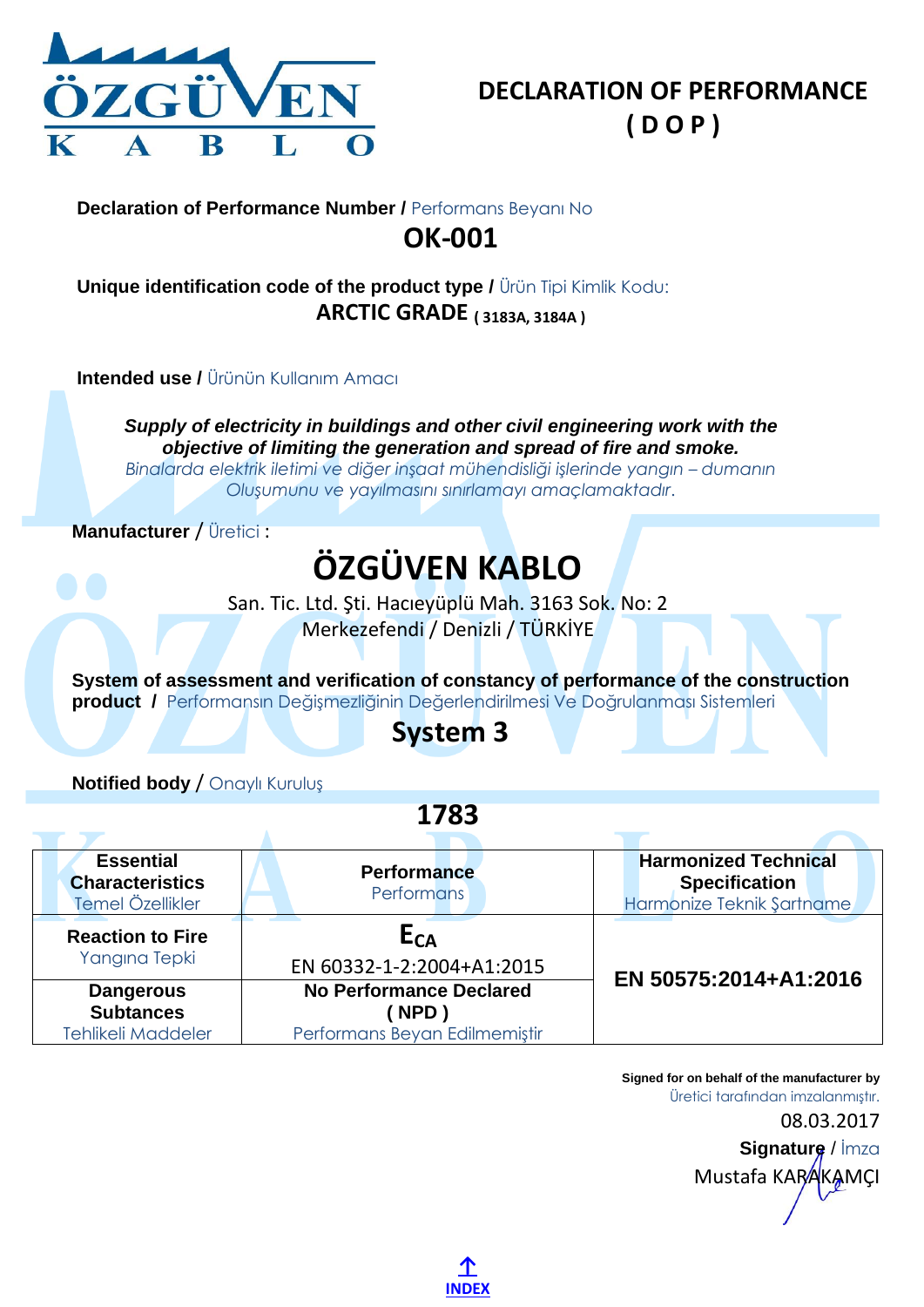

<span id="page-2-0"></span>**Unique identification code of the product type /** Ürün Tipi Kimlik Kodu: **6241Y, 6242Y, 6243Y**

**Intended use / Ürünün Kullanım Amacı** 

*Supply of electricity in buildings and other civil engineering work with the objective of limiting the generation and spread of fire and smoke.*

*Binalarda elektrik iletimi ve diğer inşaat mühendisliği işlerinde yangın – dumanın Oluşumunu ve yayılmasını sınırlamayı amaçlamaktadır*.

**Manufacturer** / Üretici :

# **ÖZGÜVEN KABLO**

San. Tic. Ltd. Şti. Hacıeyüplü Mah. 3163 Sok. No: 2 Merkezefendi / Denizli / TÜRKİYE

**System of assessment and verification of constancy of performance of the construction product /** Performansın Değişmezliğinin Değerlendirilmesi Ve Doğrulanması Sistemleri

### **System 3**

**Notified body** / Onaylı Kuruluş

**1783**

| <b>Essential</b><br><b>Characteristics</b><br>Temel Özellikler    | <b>Performance</b><br><b>Performans</b>                                 | <b>Harmonized Technical</b><br><b>Specification</b><br>Harmonize Teknik Şartname |
|-------------------------------------------------------------------|-------------------------------------------------------------------------|----------------------------------------------------------------------------------|
| <b>Reaction to Fire</b><br>Yangına Tepki                          | E <sub>CA</sub><br>EN 60332-1-2:2004+A1:2015                            | EN 50575:2014+A1:2016                                                            |
| <b>Dangerous</b><br><b>Subtances</b><br><b>Tehlikeli Maddeler</b> | <b>No Performance Declared</b><br>NPD)<br>Performans Beyan Edilmemiştir |                                                                                  |

Mustafa KARAKAMCI

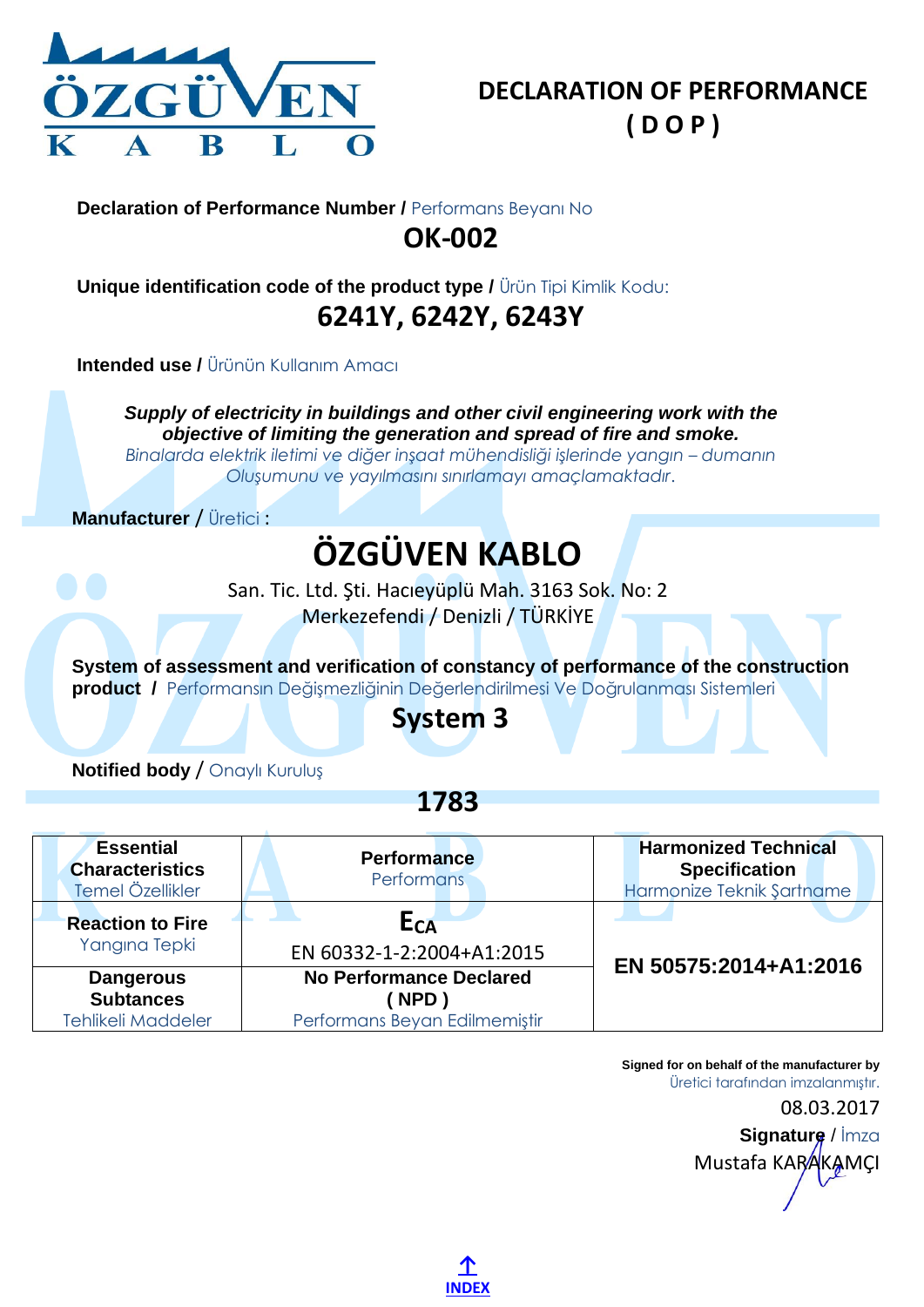

<span id="page-3-0"></span>**Unique identification code of the product type /** Ürün Tipi Kimlik Kodu: **H05V-U**

**Intended use / Ürünün Kullanım Amacı** 

*Supply of electricity in buildings and other civil engineering work with the objective of limiting the generation and spread of fire and smoke.*

*Binalarda elektrik iletimi ve diğer inşaat mühendisliği işlerinde yangın – dumanın Oluşumunu ve yayılmasını sınırlamayı amaçlamaktadır*.

**Manufacturer** / Üretici :

## **ÖZGÜVEN KABLO**

San. Tic. Ltd. Şti. Hacıeyüplü Mah. 3163 Sok. No: 2 Merkezefendi / Denizli / TÜRKİYE

**System of assessment and verification of constancy of performance of the construction product /** Performansın Değişmezliğinin Değerlendirilmesi Ve Doğrulanması Sistemleri

### **System 3**

**Notified body** / Onaylı Kuruluş

**1783**

| <b>Essential</b><br><b>Characteristics</b><br>Temel Özellikler    | <b>Performance</b><br><b>Performans</b>                                       | <b>Harmonized Technical</b><br><b>Specification</b><br>Harmonize Teknik Şartname |
|-------------------------------------------------------------------|-------------------------------------------------------------------------------|----------------------------------------------------------------------------------|
| <b>Reaction to Fire</b><br>Yangına Tepki                          | E <sub>CA</sub><br>EN 60332-1-2:2004+A1:2015                                  | EN 50575:2014+A1:2016                                                            |
| <b>Dangerous</b><br><b>Subtances</b><br><b>Tehlikeli Maddeler</b> | <b>No Performance Declared</b><br><b>NPD</b><br>Performans Beyan Edilmemiştir |                                                                                  |

Mustafa KARAKAMCI

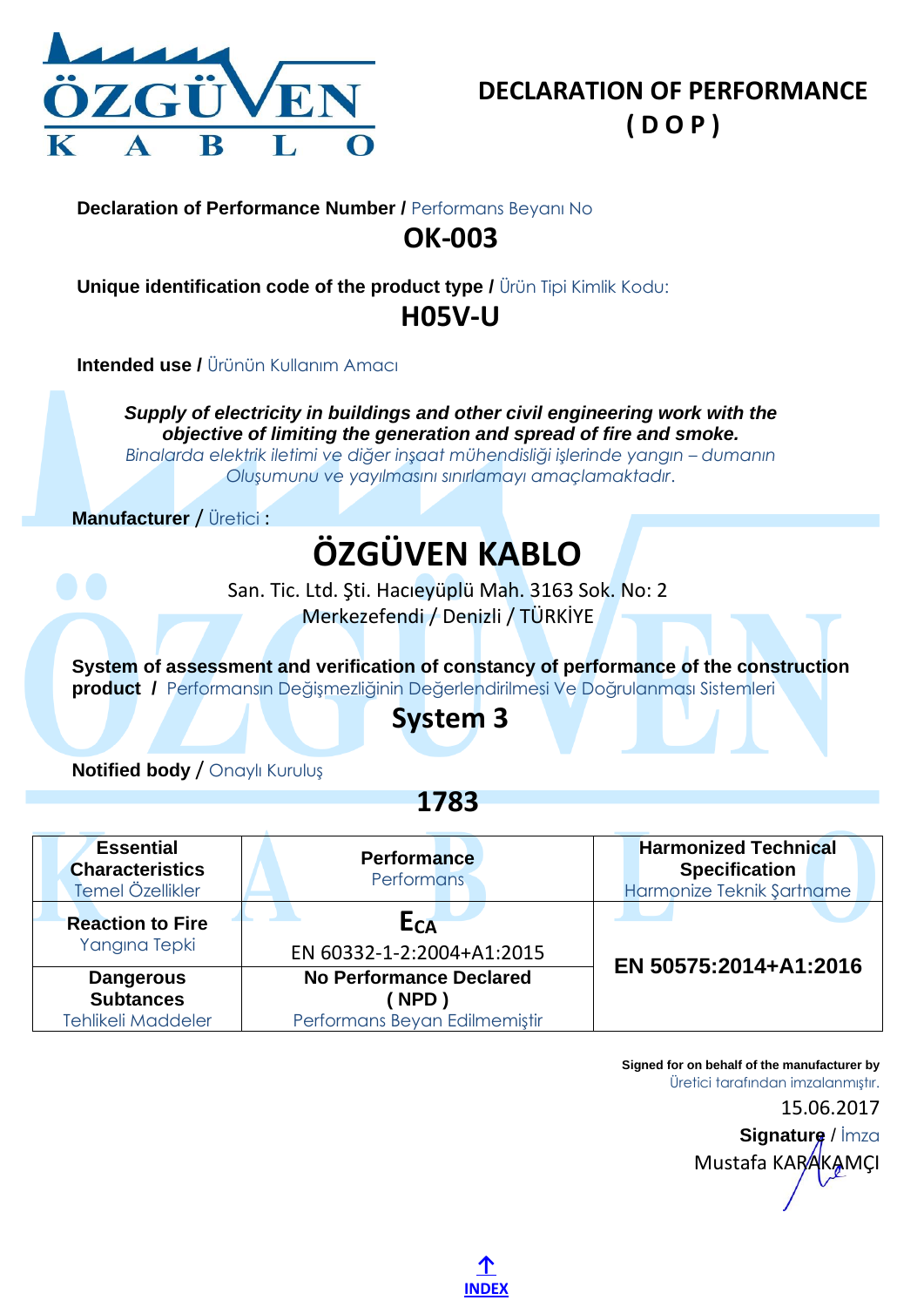

<span id="page-4-0"></span>**Unique identification code of the product type /** Ürün Tipi Kimlik Kodu: **60227-6 IEC 71 f**

**Intended use / Ürünün Kullanım Amacı** 

*Supply of electricity in buildings and other civil engineering work with the objective of limiting the generation and spread of fire and smoke.*

*Binalarda elektrik iletimi ve diğer inşaat mühendisliği işlerinde yangın – dumanın Oluşumunu ve yayılmasını sınırlamayı amaçlamaktadır*.

**Manufacturer** / Üretici :

## **ÖZGÜVEN KABLO**

San. Tic. Ltd. Şti. Hacıeyüplü Mah. 3163 Sok. No: 2 Merkezefendi / Denizli / TÜRKİYE

**System of assessment and verification of constancy of performance of the construction product /** Performansın Değişmezliğinin Değerlendirilmesi Ve Doğrulanması Sistemleri

### **System 3**

**Notified body** / Onaylı Kuruluş

**1783**

| <b>Essential</b><br><b>Characteristics</b><br>Temel Özellikler    | <b>Performance</b><br><b>Performans</b>                                 | <b>Harmonized Technical</b><br><b>Specification</b><br>Harmonize Teknik Şartname |
|-------------------------------------------------------------------|-------------------------------------------------------------------------|----------------------------------------------------------------------------------|
| <b>Reaction to Fire</b><br>Yangına Tepki                          | E <sub>CA</sub><br>EN 60332-1-2:2004+A1:2015                            | EN 50575:2014+A1:2016                                                            |
| <b>Dangerous</b><br><b>Subtances</b><br><b>Tehlikeli Maddeler</b> | <b>No Performance Declared</b><br>NPD)<br>Performans Beyan Edilmemiştir |                                                                                  |

Mustafa KARAKAMCI

<span id="page-4-1"></span>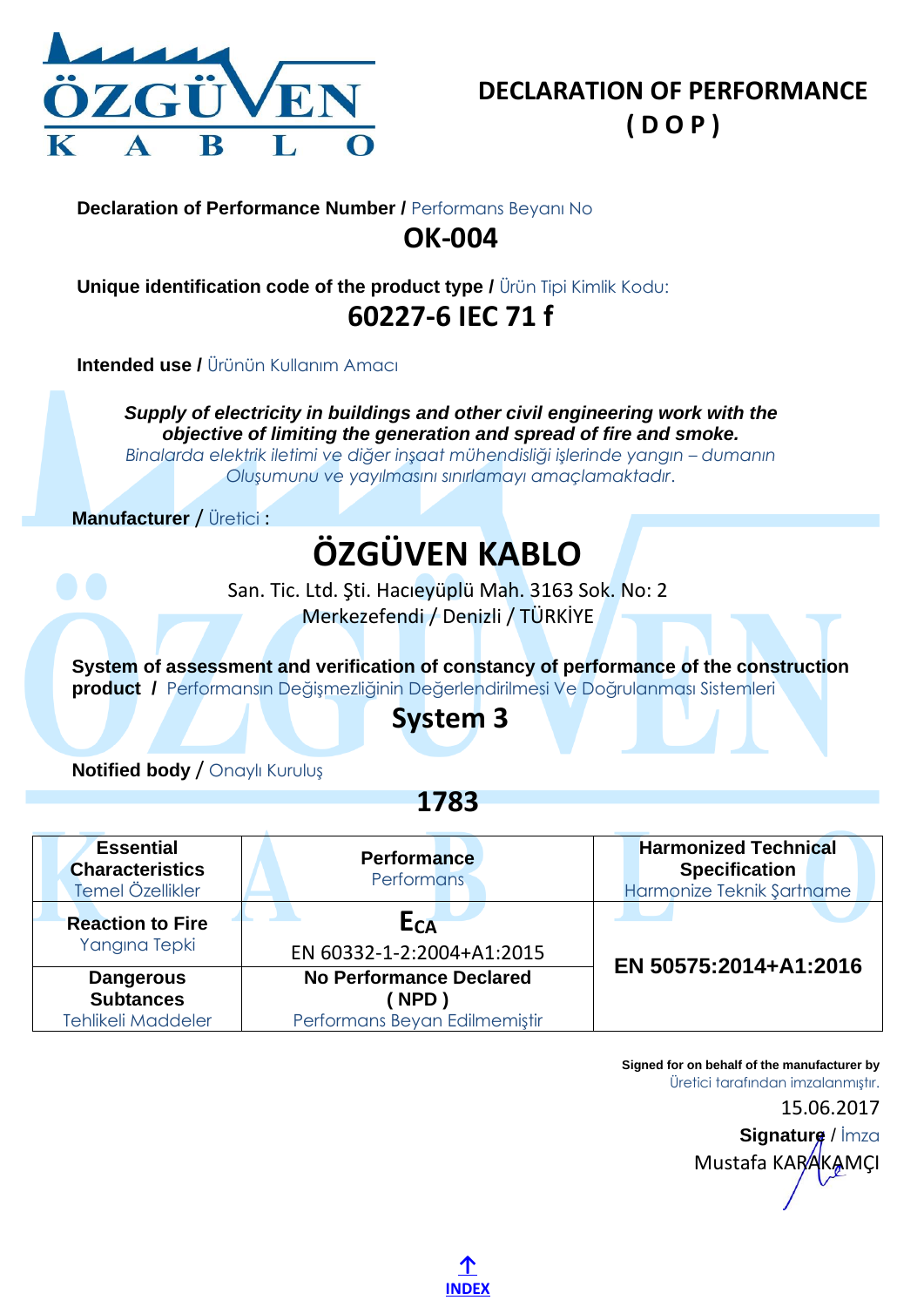

<span id="page-5-0"></span>**Unique identification code of the product type /** Ürün Tipi Kimlik Kodu: **Traffic Signals** ( PVC/PVC/SWA/PVC )

**Intended use / Ürünün Kullanım Amacı** 

*Supply of electricity in buildings and other civil engineering work with the objective of limiting the generation and spread of fire and smoke.*

*Binalarda elektrik iletimi ve diğer inşaat mühendisliği işlerinde yangın – dumanın Oluşumunu ve yayılmasını sınırlamayı amaçlamaktadır*.

**Manufacturer** / Üretici :

# **ÖZGÜVEN KABLO**

San. Tic. Ltd. Şti. Hacıeyüplü Mah. 3163 Sok. No: 2 Merkezefendi / Denizli / TÜRKİYE

**System of assessment and verification of constancy of performance of the construction product /** Performansın Değişmezliğinin Değerlendirilmesi Ve Doğrulanması Sistemleri

## **System 3**

**Notified body** / Onaylı Kuruluş

**1783**

| <b>Essential</b><br><b>Characteristics</b><br>Temel Özellikler    | <b>Performance</b><br><b>Performans</b>                                 | <b>Harmonized Technical</b><br><b>Specification</b><br>Harmonize Teknik Şartname |
|-------------------------------------------------------------------|-------------------------------------------------------------------------|----------------------------------------------------------------------------------|
| <b>Reaction to Fire</b><br>Yangına Tepki                          | E <sub>CA</sub><br>EN 60332-1-2:2004+A1:2015                            | EN 50575:2014+A1:2016                                                            |
| <b>Dangerous</b><br><b>Subtances</b><br><b>Tehlikeli Maddeler</b> | <b>No Performance Declared</b><br>NPD)<br>Performans Beyan Edilmemiştir |                                                                                  |

Mustafa KARAKAMCI

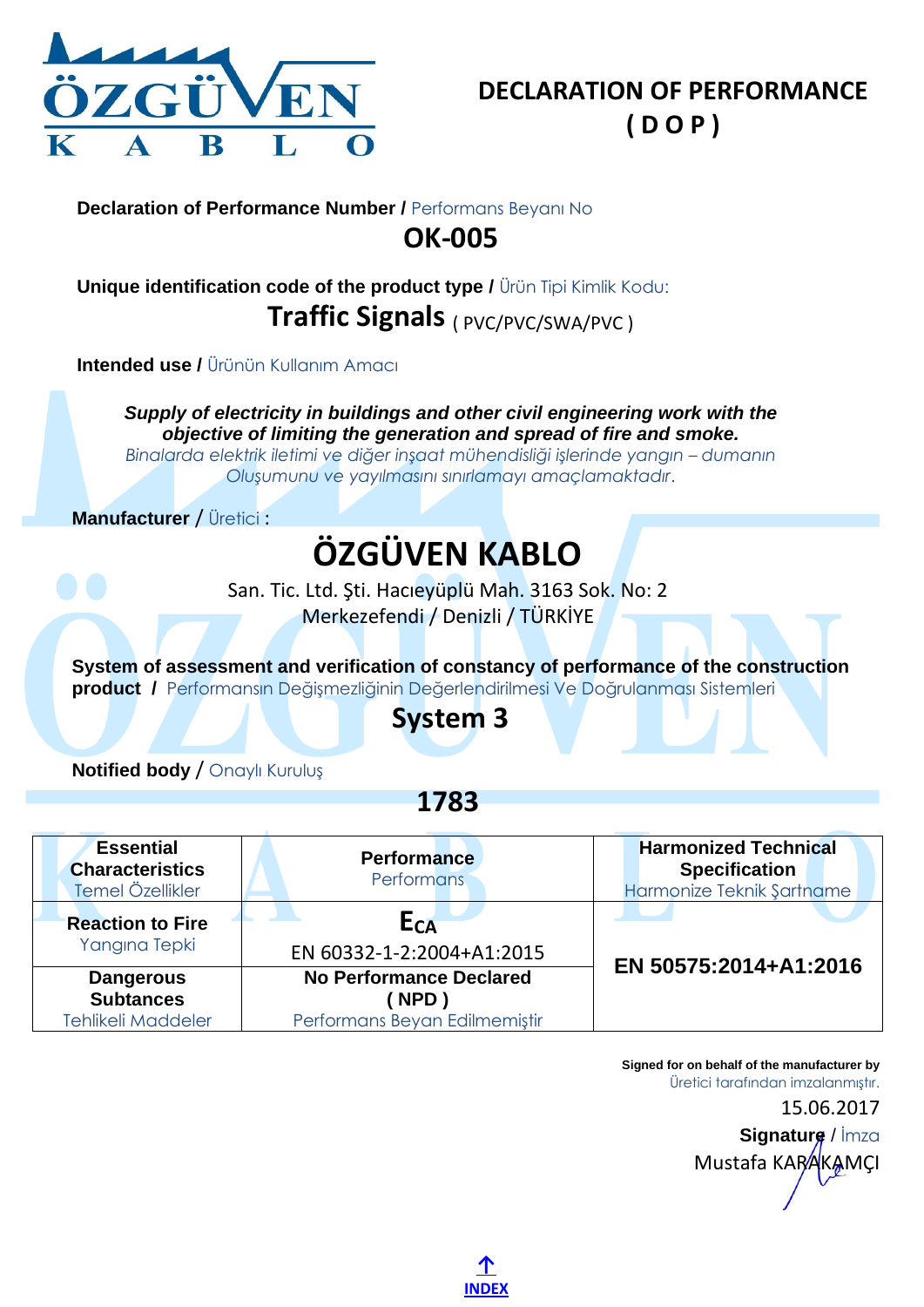

<span id="page-6-0"></span>**Unique identification code of the product type /** Ürün Tipi Kimlik Kodu:

**NYY** (CLASS 1-2)

**Intended use / Ürünün Kullanım Amacı** 

*Supply of electricity in buildings and other civil engineering work with the objective of limiting the generation and spread of fire and smoke.*

*Binalarda elektrik iletimi ve diğer inşaat mühendisliği işlerinde yangın – dumanın Oluşumunu ve yayılmasını sınırlamayı amaçlamaktadır*.

**Manufacturer** / Üretici :

# **ÖZGÜVEN KABLO**

San. Tic. Ltd. Şti. Hacıeyüplü Mah. 3163 Sok. No: 2 Merkezefendi / Denizli / TÜRKİYE

**System of assessment and verification of constancy of performance of the construction product /** Performansın Değişmezliğinin Değerlendirilmesi Ve Doğrulanması Sistemleri

## **System 3**

**Notified body** / Onaylı Kuruluş

**1783**

| <b>Essential</b><br><b>Characteristics</b><br>Temel Özellikler    | <b>Performance</b><br><b>Performans</b>                                | <b>Harmonized Technical</b><br><b>Specification</b><br>Harmonize Teknik Şartname |
|-------------------------------------------------------------------|------------------------------------------------------------------------|----------------------------------------------------------------------------------|
| <b>Reaction to Fire</b><br>Yangına Tepki                          | E <sub>CA</sub><br>EN 60332-1-2:2004+A1:2015                           | EN 50575:2014+A1:2016                                                            |
| <b>Dangerous</b><br><b>Subtances</b><br><b>Tehlikeli Maddeler</b> | <b>No Performance Declared</b><br>NPD<br>Performans Beyan Edilmemiştir |                                                                                  |

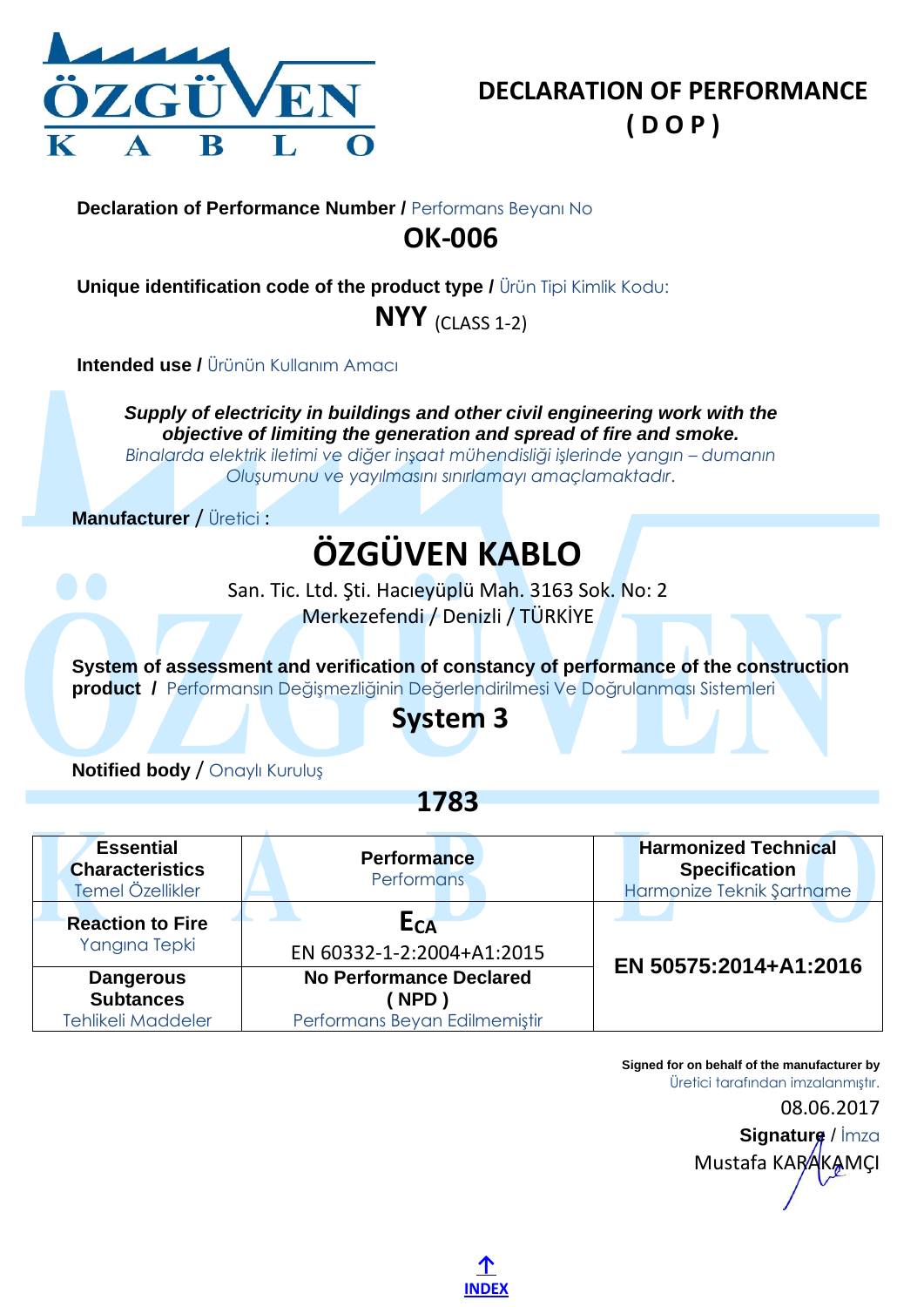

<span id="page-7-0"></span>**Unique identification code of the product type /** Ürün Tipi Kimlik Kodu: **NYY FLEX** (CLASS 5) (FLEX PCW/PVC/PVC 6381Y)

**Intended use / Ürünün Kullanım Amacı** 

*Supply of electricity in buildings and other civil engineering work with the objective of limiting the generation and spread of fire and smoke.*

*Binalarda elektrik iletimi ve diğer inşaat mühendisliği işlerinde yangın – dumanın Oluşumunu ve yayılmasını sınırlamayı amaçlamaktadır*.

**Manufacturer** / Üretici :

# **ÖZGÜVEN KABLO**

San. Tic. Ltd. Şti. Hacıeyüplü Mah. 3163 Sok. No: 2 Merkezefendi / Denizli / TÜRKİYE

**System of assessment and verification of constancy of performance of the construction product /** Performansın Değişmezliğinin Değerlendirilmesi Ve Doğrulanması Sistemleri

## **System 3**

**Notified body** / Onaylı Kuruluş

**1783**

| <b>Essential</b><br><b>Characteristics</b><br>Temel Özellikler    | <b>Performance</b><br><b>Performans</b>                                       | <b>Harmonized Technical</b><br><b>Specification</b><br>Harmonize Teknik Şartname |
|-------------------------------------------------------------------|-------------------------------------------------------------------------------|----------------------------------------------------------------------------------|
| <b>Reaction to Fire</b><br>Yangına Tepki                          | E <sub>CA</sub><br>EN 60332-1-2:2004+A1:2015                                  | EN 50575:2014+A1:2016                                                            |
| <b>Dangerous</b><br><b>Subtances</b><br><b>Tehlikeli Maddeler</b> | <b>No Performance Declared</b><br><b>NPD</b><br>Performans Beyan Edilmemiştir |                                                                                  |

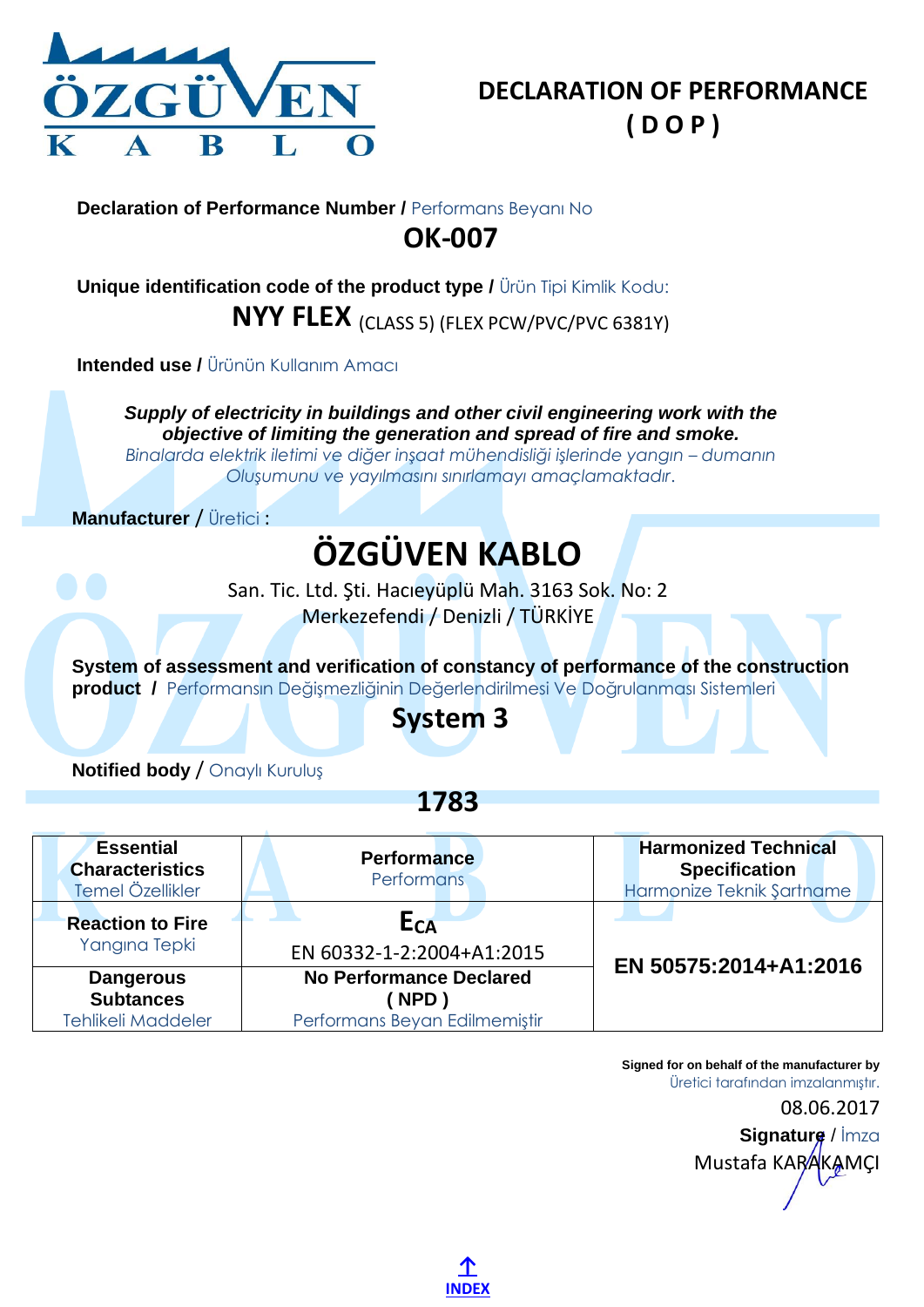

<span id="page-8-0"></span>**Unique identification code of the product type /** Ürün Tipi Kimlik Kodu: **H07V-K**

**Intended use / Ürünün Kullanım Amacı** 

*Supply of electricity in buildings and other civil engineering work with the objective of limiting the generation and spread of fire and smoke.*

*Binalarda elektrik iletimi ve diğer inşaat mühendisliği işlerinde yangın – dumanın Oluşumunu ve yayılmasını sınırlamayı amaçlamaktadır*.

**Manufacturer** / Üretici :

## **ÖZGÜVEN KABLO**

San. Tic. Ltd. Şti. Hacıeyüplü Mah. 3163 Sok. No: 2 Merkezefendi / Denizli / TÜRKİYE

**System of assessment and verification of constancy of performance of the construction product /** Performansın Değişmezliğinin Değerlendirilmesi Ve Doğrulanması Sistemleri

### **System 3**

**Notified body** / Onaylı Kuruluş

**1783**

| <b>Essential</b><br><b>Characteristics</b><br>Temel Özellikler    | <b>Performance</b><br><b>Performans</b>                                       | <b>Harmonized Technical</b><br><b>Specification</b><br>Harmonize Teknik Şartname |
|-------------------------------------------------------------------|-------------------------------------------------------------------------------|----------------------------------------------------------------------------------|
| <b>Reaction to Fire</b><br>Yangına Tepki                          | E <sub>CA</sub><br>EN 60332-1-2:2004+A1:2015                                  | EN 50575:2014+A1:2016                                                            |
| <b>Dangerous</b><br><b>Subtances</b><br><b>Tehlikeli Maddeler</b> | <b>No Performance Declared</b><br><b>NPD</b><br>Performans Beyan Edilmemiştir |                                                                                  |

Mustafa KARAKAMCI

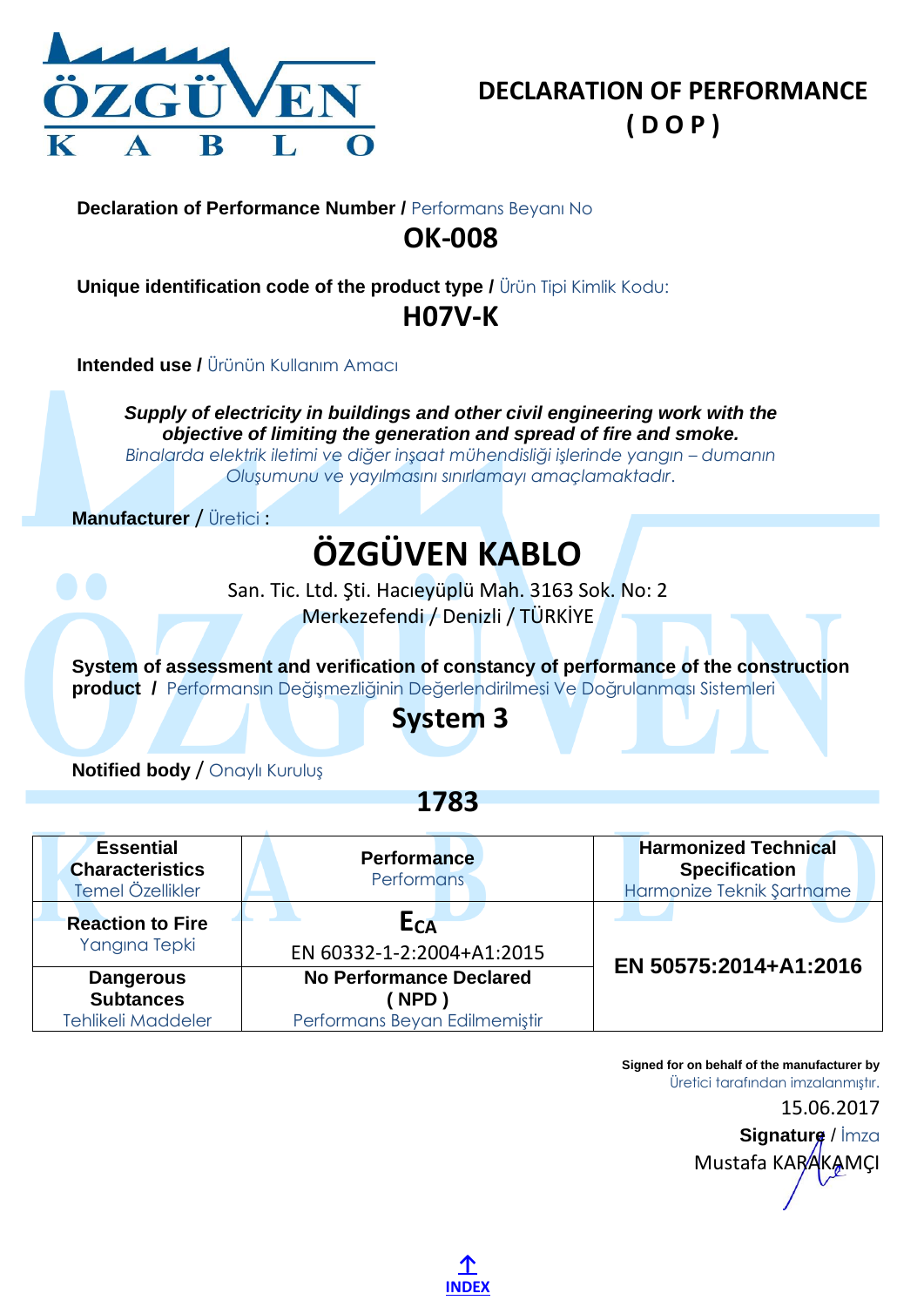

<span id="page-9-0"></span>**Unique identification code of the product type /** Ürün Tipi Kimlik Kodu: **6381Y** ( FLEX PCW/PVC/PVC )

**Intended use /** Ürünün Kullanım Amacı

*Supply of electricity in buildings and other civil engineering work with the objective of limiting the generation and spread of fire and smoke.*

*Binalarda elektrik iletimi ve diğer inşaat mühendisliği işlerinde yangın – dumanın Oluşumunu ve yayılmasını sınırlamayı amaçlamaktadır*.

**Manufacturer** / Üretici :

# **ÖZGÜVEN KABLO**

San. Tic. Ltd. Şti. Hacıeyüplü Mah. 3163 Sok. No: 2 Merkezefendi / Denizli / TÜRKİYE

**System of assessment and verification of constancy of performance of the construction product /** Performansın Değişmezliğinin Değerlendirilmesi Ve Doğrulanması Sistemleri

## **System 3**

**Notified body** / Onaylı Kuruluş

**1783**

| <b>Essential</b><br><b>Characteristics</b><br>Temel Özellikler    | <b>Performance</b><br><b>Performans</b>                                 | <b>Harmonized Technical</b><br><b>Specification</b><br>Harmonize Teknik Şartname |
|-------------------------------------------------------------------|-------------------------------------------------------------------------|----------------------------------------------------------------------------------|
| <b>Reaction to Fire</b><br>Yangına Tepki                          | E <sub>CA</sub><br>EN 60332-1-2:2004+A1:2015                            | EN 50575:2014+A1:2016                                                            |
| <b>Dangerous</b><br><b>Subtances</b><br><b>Tehlikeli Maddeler</b> | <b>No Performance Declared</b><br>NPD)<br>Performans Beyan Edilmemiştir |                                                                                  |

Mustafa KARAKAMCI

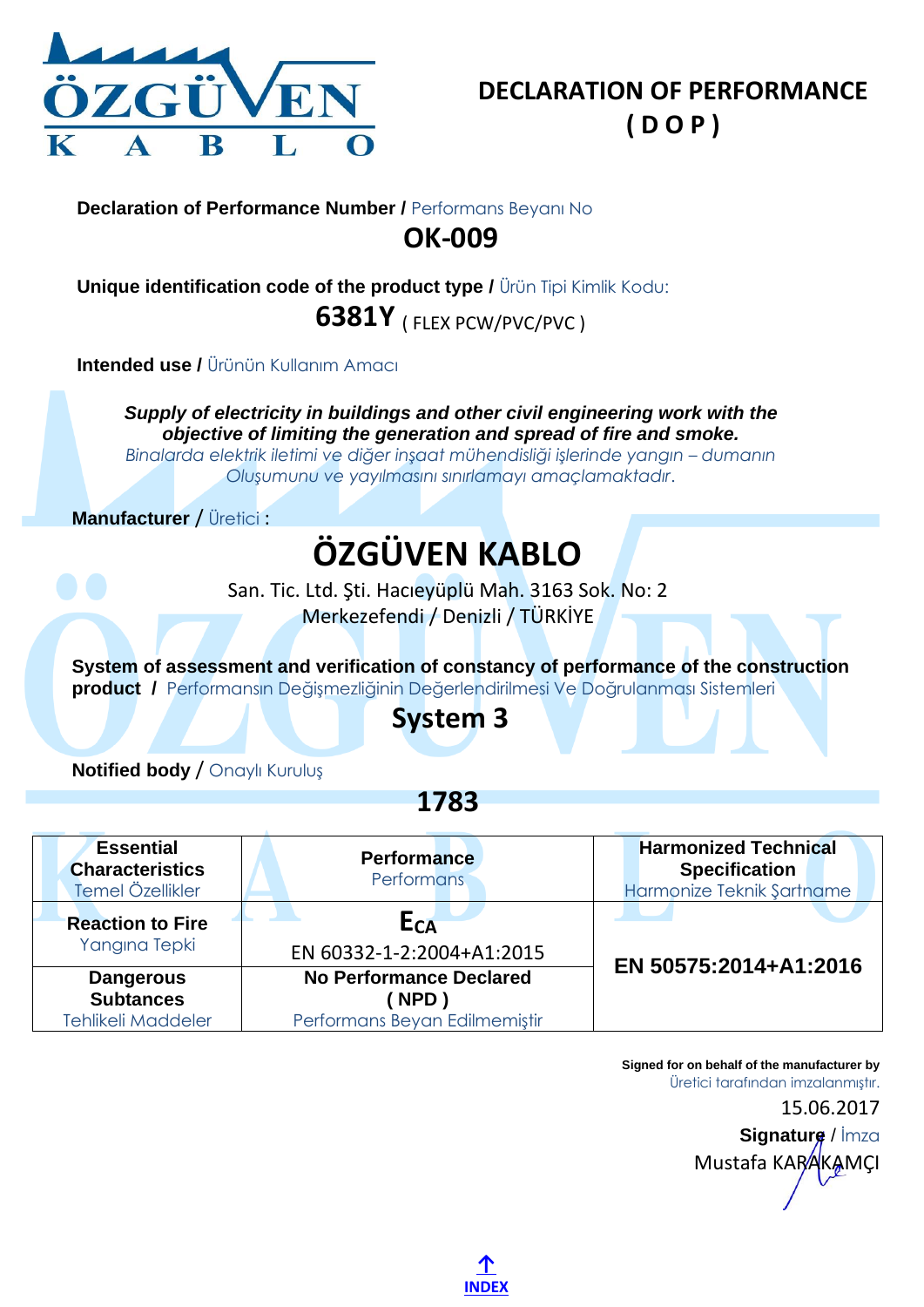

<span id="page-10-0"></span>**Unique identification code of the product type /** Ürün Tipi Kimlik Kodu: **6181Y**

**Intended use / Ürünün Kullanım Amacı** 

*Supply of electricity in buildings and other civil engineering work with the objective of limiting the generation and spread of fire and smoke.*

*Binalarda elektrik iletimi ve diğer inşaat mühendisliği işlerinde yangın – dumanın Oluşumunu ve yayılmasını sınırlamayı amaçlamaktadır*.

**Manufacturer** / Üretici :

## **ÖZGÜVEN KABLO**

San. Tic. Ltd. Şti. Hacıeyüplü Mah. 3163 Sok. No: 2 Merkezefendi / Denizli / TÜRKİYE

**System of assessment and verification of constancy of performance of the construction product /** Performansın Değişmezliğinin Değerlendirilmesi Ve Doğrulanması Sistemleri

### **System 3**

**Notified body** / Onaylı Kuruluş

**1783**

| <b>Essential</b><br><b>Characteristics</b><br>Temel Özellikler    | <b>Performance</b><br><b>Performans</b>                                       | <b>Harmonized Technical</b><br><b>Specification</b><br>Harmonize Teknik Şartname |
|-------------------------------------------------------------------|-------------------------------------------------------------------------------|----------------------------------------------------------------------------------|
| <b>Reaction to Fire</b><br>Yangına Tepki                          | E <sub>CA</sub><br>EN 60332-1-2:2004+A1:2015                                  | EN 50575:2014+A1:2016                                                            |
| <b>Dangerous</b><br><b>Subtances</b><br><b>Tehlikeli Maddeler</b> | <b>No Performance Declared</b><br><b>NPD</b><br>Performans Beyan Edilmemiştir |                                                                                  |

Mustafa KARAKAMCI

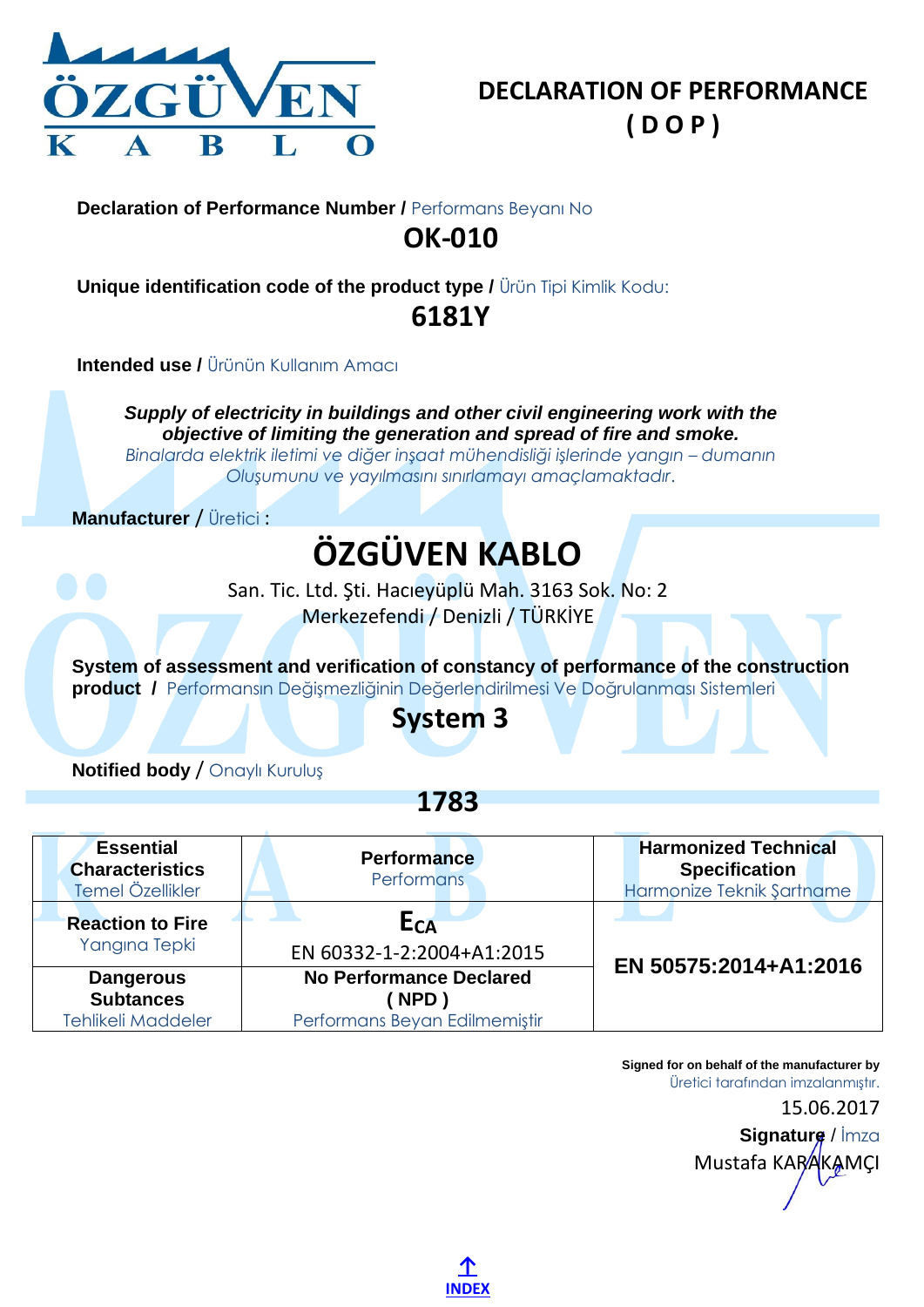

<span id="page-11-0"></span>**Unique identification code of the product type /** Ürün Tipi Kimlik Kodu: **YY FLEX CABLE**

**Intended use / Ürünün Kullanım Amacı** 

*Supply of electricity in buildings and other civil engineering work with the objective of limiting the generation and spread of fire and smoke.*

*Binalarda elektrik iletimi ve diğer inşaat mühendisliği işlerinde yangın – dumanın Oluşumunu ve yayılmasını sınırlamayı amaçlamaktadır*.

**Manufacturer** / Üretici :

# **ÖZGÜVEN KABLO**

San. Tic. Ltd. Şti. Hacıeyüplü Mah. 3163 Sok. No: 2 Merkezefendi / Denizli / TÜRKİYE

**System of assessment and verification of constancy of performance of the construction product /** Performansın Değişmezliğinin Değerlendirilmesi Ve Doğrulanması Sistemleri

## **System 3**

**Notified body** / Onaylı Kuruluş

**1783**

| <b>Essential</b><br><b>Characteristics</b><br>Temel Özellikler    | <b>Performance</b><br><b>Performans</b>                                 | <b>Harmonized Technical</b><br><b>Specification</b><br>Harmonize Teknik Şartname |
|-------------------------------------------------------------------|-------------------------------------------------------------------------|----------------------------------------------------------------------------------|
| <b>Reaction to Fire</b><br>Yangına Tepki                          | E <sub>CA</sub><br>EN 60332-1-2:2004+A1:2015                            | EN 50575:2014+A1:2016                                                            |
| <b>Dangerous</b><br><b>Subtances</b><br><b>Tehlikeli Maddeler</b> | <b>No Performance Declared</b><br>NPD)<br>Performans Beyan Edilmemiştir |                                                                                  |

Mustafa KARAKAMCI

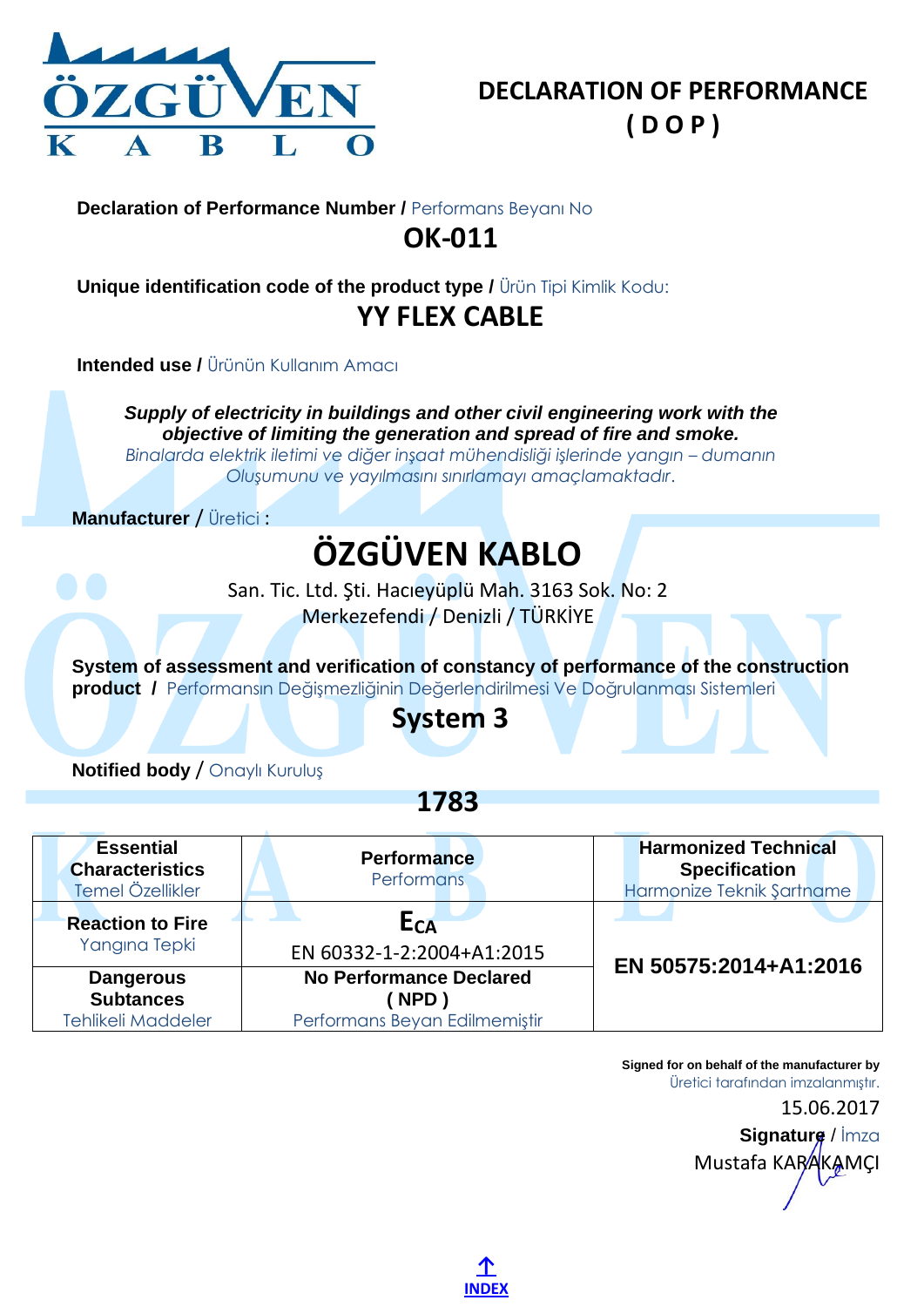

<span id="page-12-0"></span>**Unique identification code of the product type /** Ürün Tipi Kimlik Kodu: **H07V-R** (6491X) **/ H07V-U**

**Intended use / Ürünün Kullanım Amacı** 

*Supply of electricity in buildings and other civil engineering work with the objective of limiting the generation and spread of fire and smoke.*

*Binalarda elektrik iletimi ve diğer inşaat mühendisliği işlerinde yangın – dumanın Oluşumunu ve yayılmasını sınırlamayı amaçlamaktadır*.

**Manufacturer** / Üretici :

# **ÖZGÜVEN KABLO**

San. Tic. Ltd. Şti. Hacıeyüplü Mah. 3163 Sok. No: 2 Merkezefendi / Denizli / TÜRKİYE

**System of assessment and verification of constancy of performance of the construction product /** Performansın Değişmezliğinin Değerlendirilmesi Ve Doğrulanması Sistemleri

## **System 3**

**Notified body** / Onaylı Kuruluş

**1783**

| <b>Essential</b><br><b>Characteristics</b><br>Temel Özellikler    | <b>Performance</b><br><b>Performans</b>                                 | <b>Harmonized Technical</b><br><b>Specification</b><br>Harmonize Teknik Şartname |
|-------------------------------------------------------------------|-------------------------------------------------------------------------|----------------------------------------------------------------------------------|
| <b>Reaction to Fire</b><br>Yangına Tepki                          | E <sub>CA</sub><br>EN 60332-1-2:2004+A1:2015                            | EN 50575:2014+A1:2016                                                            |
| <b>Dangerous</b><br><b>Subtances</b><br><b>Tehlikeli Maddeler</b> | <b>No Performance Declared</b><br>NPD)<br>Performans Beyan Edilmemiştir |                                                                                  |

Mustafa KARAKAMCI

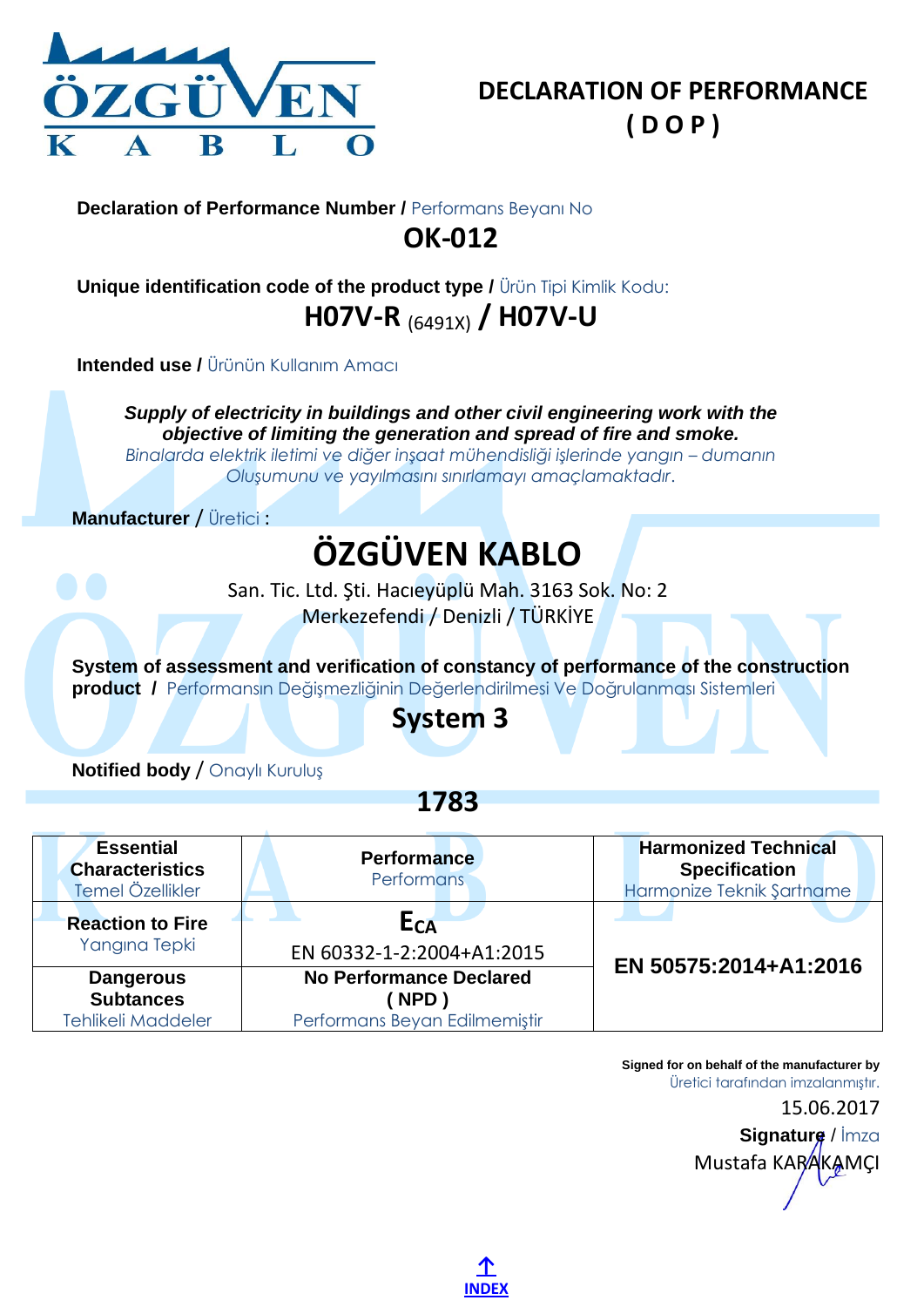

<span id="page-13-0"></span>**Unique identification code of the product type /** Ürün Tipi Kimlik Kodu: **H05VV-F** ( 3182Y,3183Y,3184Y,3185Y )

**Intended use / Ürünün Kullanım Amacı** 

*Supply of electricity in buildings and other civil engineering work with the objective of limiting the generation and spread of fire and smoke.*

*Binalarda elektrik iletimi ve diğer inşaat mühendisliği işlerinde yangın – dumanın Oluşumunu ve yayılmasını sınırlamayı amaçlamaktadır*.

**Manufacturer** / Üretici :

# **ÖZGÜVEN KABLO**

San. Tic. Ltd. Şti. Hacıeyüplü Mah. 3163 Sok. No: 2 Merkezefendi / Denizli / TÜRKİYE

**System of assessment and verification of constancy of performance of the construction product /** Performansın Değişmezliğinin Değerlendirilmesi Ve Doğrulanması Sistemleri

## **System 3**

**Notified body** / Onaylı Kuruluş

**1783**

| <b>Essential</b><br><b>Characteristics</b><br>Temel Özellikler    | <b>Performance</b><br><b>Performans</b>                                       | <b>Harmonized Technical</b><br><b>Specification</b><br>Harmonize Teknik Şartname |
|-------------------------------------------------------------------|-------------------------------------------------------------------------------|----------------------------------------------------------------------------------|
| <b>Reaction to Fire</b><br>Yangına Tepki                          | E <sub>CA</sub><br>EN 60332-1-2:2004+A1:2015                                  |                                                                                  |
| <b>Dangerous</b><br><b>Subtances</b><br><b>Tehlikeli Maddeler</b> | <b>No Performance Declared</b><br><b>NPD</b><br>Performans Beyan Edilmemiştir | EN 50575:2014+A1:2016                                                            |

Mustafa KARAKAMCI

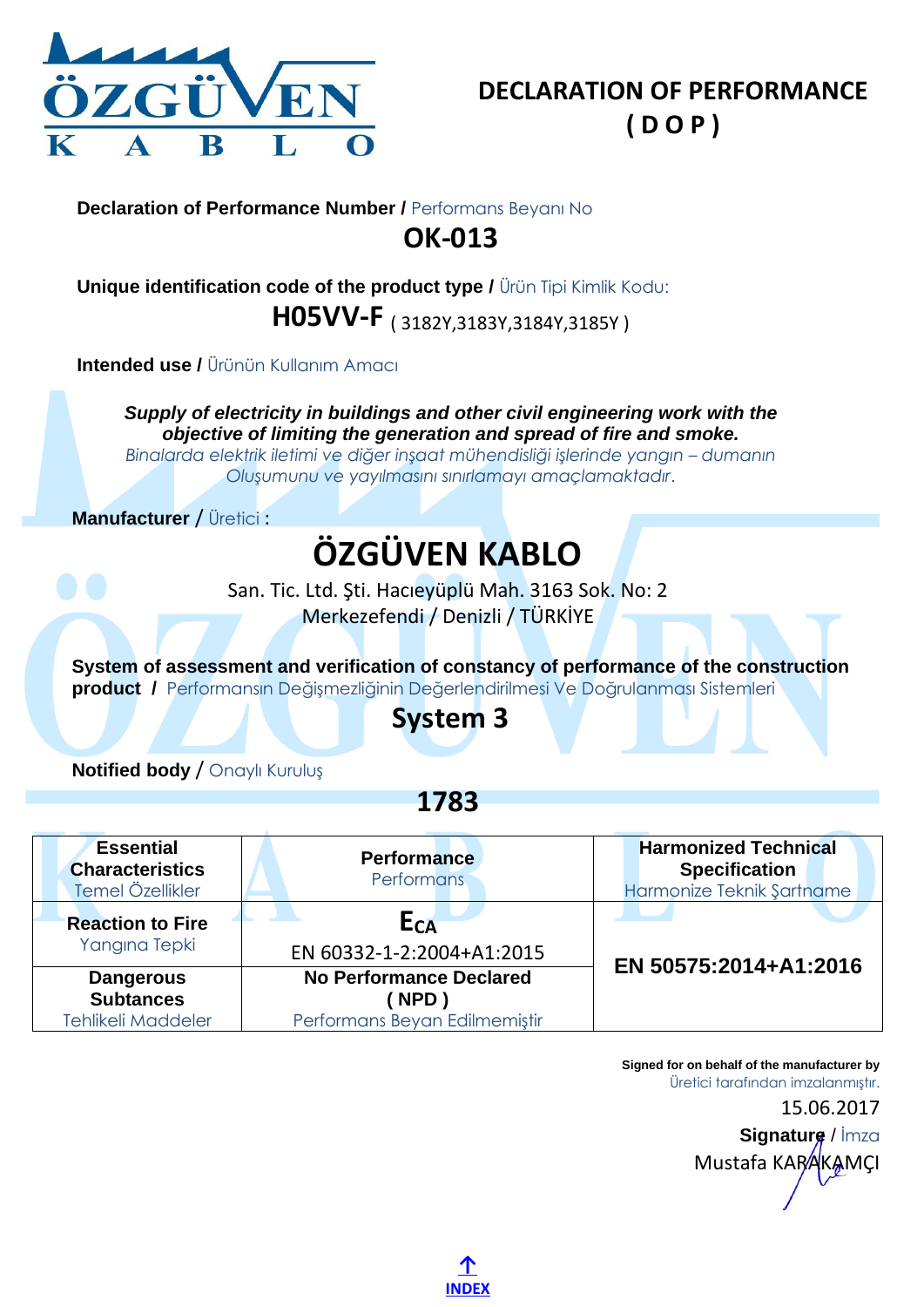

<span id="page-14-0"></span>**Unique identification code of the product type /** Ürün Tipi Kimlik Kodu: **H03VV-F**( 2182Y,2183Y,2184Y )

**Intended use / Ürünün Kullanım Amacı** 

*Supply of electricity in buildings and other civil engineering work with the objective of limiting the generation and spread of fire and smoke.*

*Binalarda elektrik iletimi ve diğer inşaat mühendisliği işlerinde yangın – dumanın Oluşumunu ve yayılmasını sınırlamayı amaçlamaktadır*.

**Manufacturer** / Üretici :

# **ÖZGÜVEN KABLO**

San. Tic. Ltd. Şti. Hacıeyüplü Mah. 3163 Sok. No: 2 Merkezefendi / Denizli / TÜRKİYE

**System of assessment and verification of constancy of performance of the construction product /** Performansın Değişmezliğinin Değerlendirilmesi Ve Doğrulanması Sistemleri

## **System 3**

**Notified body** / Onaylı Kuruluş

**1783**

| <b>Essential</b><br><b>Characteristics</b><br>Temel Özellikler    | <b>Performance</b><br><b>Performans</b>                                 | <b>Harmonized Technical</b><br><b>Specification</b><br>Harmonize Teknik Şartname |
|-------------------------------------------------------------------|-------------------------------------------------------------------------|----------------------------------------------------------------------------------|
| <b>Reaction to Fire</b><br>Yangına Tepki                          | E <sub>CA</sub><br>EN 60332-1-2:2004+A1:2015                            |                                                                                  |
| <b>Dangerous</b><br><b>Subtances</b><br><b>Tehlikeli Maddeler</b> | <b>No Performance Declared</b><br>NPD)<br>Performans Beyan Edilmemiştir | EN 50575:2014+A1:2016                                                            |

Mustafa KARAKAMCI

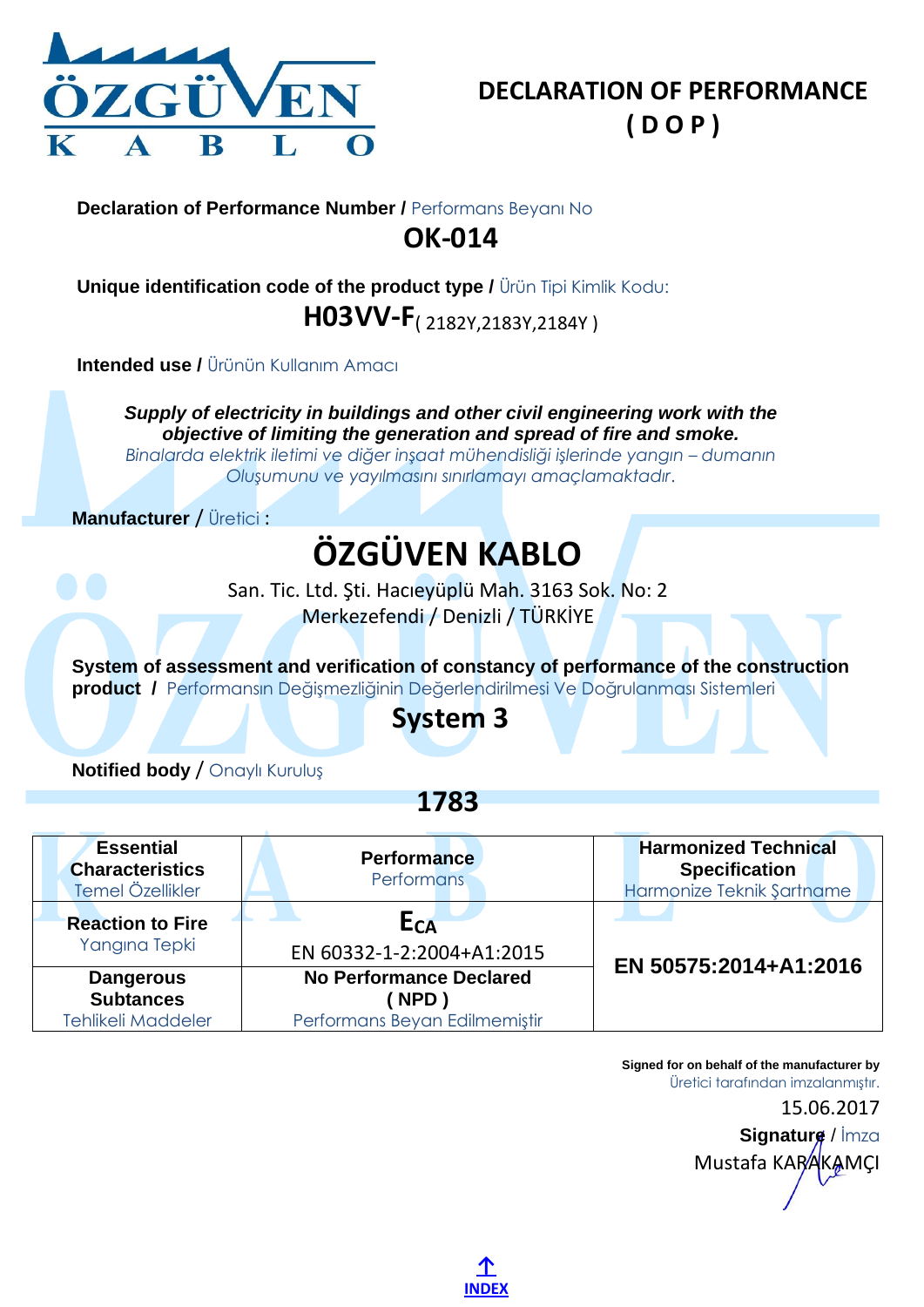

<span id="page-15-0"></span>**Unique identification code of the product type /** Ürün Tipi Kimlik Kodu: **H05V2V2-F**( 3092Y,3093Y,3094Y,3095Y )

**Intended use / Ürünün Kullanım Amacı** 

*Supply of electricity in buildings and other civil engineering work with the objective of limiting the generation and spread of fire and smoke.*

*Binalarda elektrik iletimi ve diğer inşaat mühendisliği işlerinde yangın – dumanın Oluşumunu ve yayılmasını sınırlamayı amaçlamaktadır*.

**Manufacturer** / Üretici :

# **ÖZGÜVEN KABLO**

San. Tic. Ltd. Şti. Hacıeyüplü Mah. 3163 Sok. No: 2 Merkezefendi / Denizli / TÜRKİYE

**System of assessment and verification of constancy of performance of the construction product /** Performansın Değişmezliğinin Değerlendirilmesi Ve Doğrulanması Sistemleri

## **System 3**

**Notified body** / Onaylı Kuruluş

**1783**

| <b>Essential</b><br><b>Characteristics</b><br>Temel Özellikler    | <b>Performance</b><br><b>Performans</b>                                       | <b>Harmonized Technical</b><br><b>Specification</b><br>Harmonize Teknik Şartname |
|-------------------------------------------------------------------|-------------------------------------------------------------------------------|----------------------------------------------------------------------------------|
| <b>Reaction to Fire</b><br>Yangına Tepki                          | E <sub>CA</sub><br>EN 60332-1-2:2004+A1:2015                                  |                                                                                  |
| <b>Dangerous</b><br><b>Subtances</b><br><b>Tehlikeli Maddeler</b> | <b>No Performance Declared</b><br><b>NPD</b><br>Performans Beyan Edilmemiştir | EN 50575:2014+A1:2016                                                            |

Mustafa KARAKAMCI

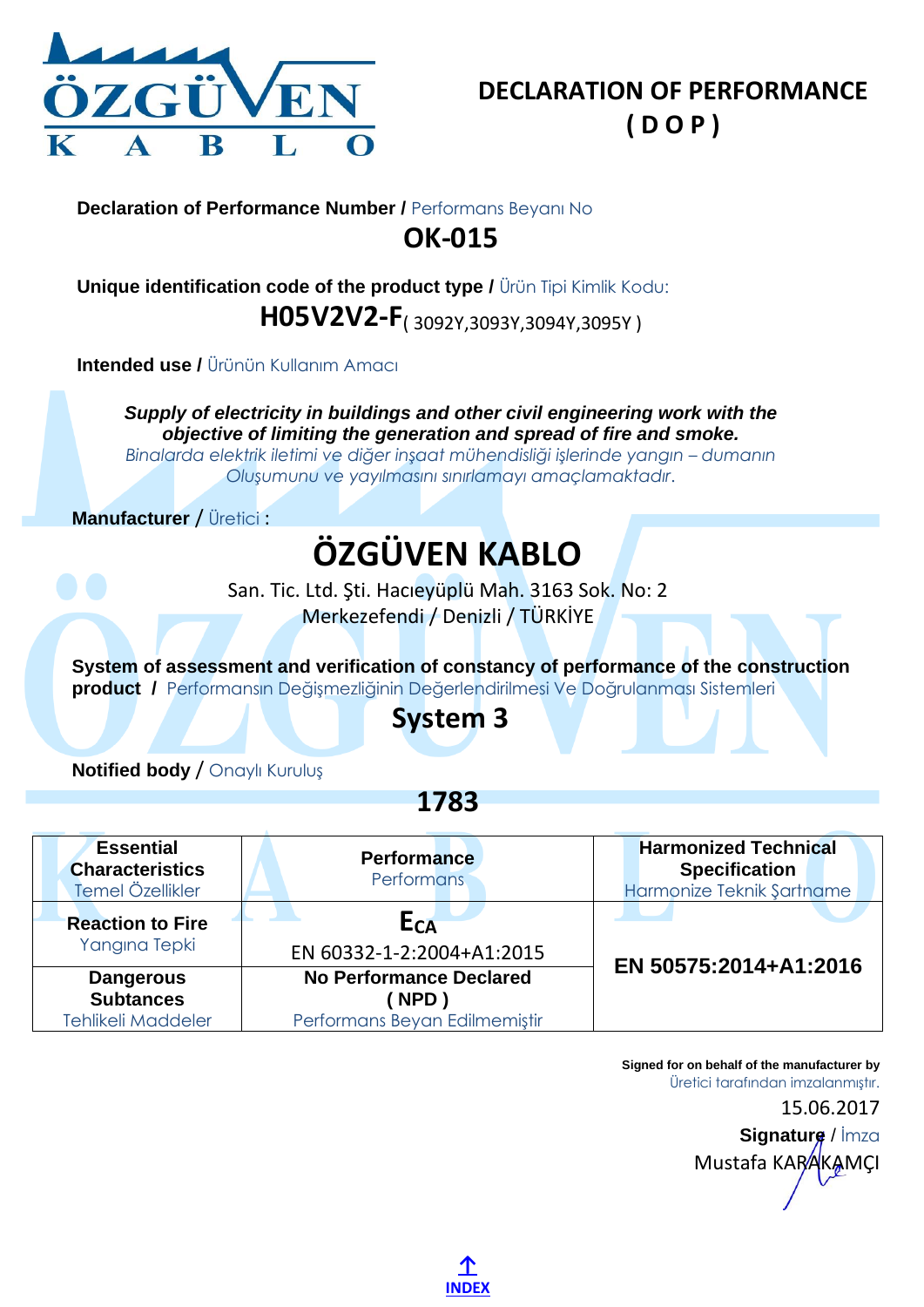

<span id="page-16-0"></span>**Unique identification code of the product type /** Ürün Tipi Kimlik Kodu: **H05V-K**

**Intended use / Ürünün Kullanım Amacı** 

*Supply of electricity in buildings and other civil engineering work with the objective of limiting the generation and spread of fire and smoke.*

*Binalarda elektrik iletimi ve diğer inşaat mühendisliği işlerinde yangın – dumanın Oluşumunu ve yayılmasını sınırlamayı amaçlamaktadır*.

**Manufacturer** / Üretici :

## **ÖZGÜVEN KABLO**

San. Tic. Ltd. Şti. Hacıeyüplü Mah. 3163 Sok. No: 2 Merkezefendi / Denizli / TÜRKİYE

**System of assessment and verification of constancy of performance of the construction product /** Performansın Değişmezliğinin Değerlendirilmesi Ve Doğrulanması Sistemleri

### **System 3**

**Notified body** / Onaylı Kuruluş

**1783**

| <b>Essential</b><br><b>Characteristics</b><br>Temel Özellikler    | <b>Performance</b><br><b>Performans</b>                                 | <b>Harmonized Technical</b><br><b>Specification</b><br>Harmonize Teknik Şartname |
|-------------------------------------------------------------------|-------------------------------------------------------------------------|----------------------------------------------------------------------------------|
| <b>Reaction to Fire</b><br>Yangına Tepki                          | E <sub>CA</sub><br>EN 60332-1-2:2004+A1:2015                            | EN 50575:2014+A1:2016                                                            |
| <b>Dangerous</b><br><b>Subtances</b><br><b>Tehlikeli Maddeler</b> | <b>No Performance Declared</b><br>NPD)<br>Performans Beyan Edilmemiştir |                                                                                  |

Mustafa KARAKAMCI

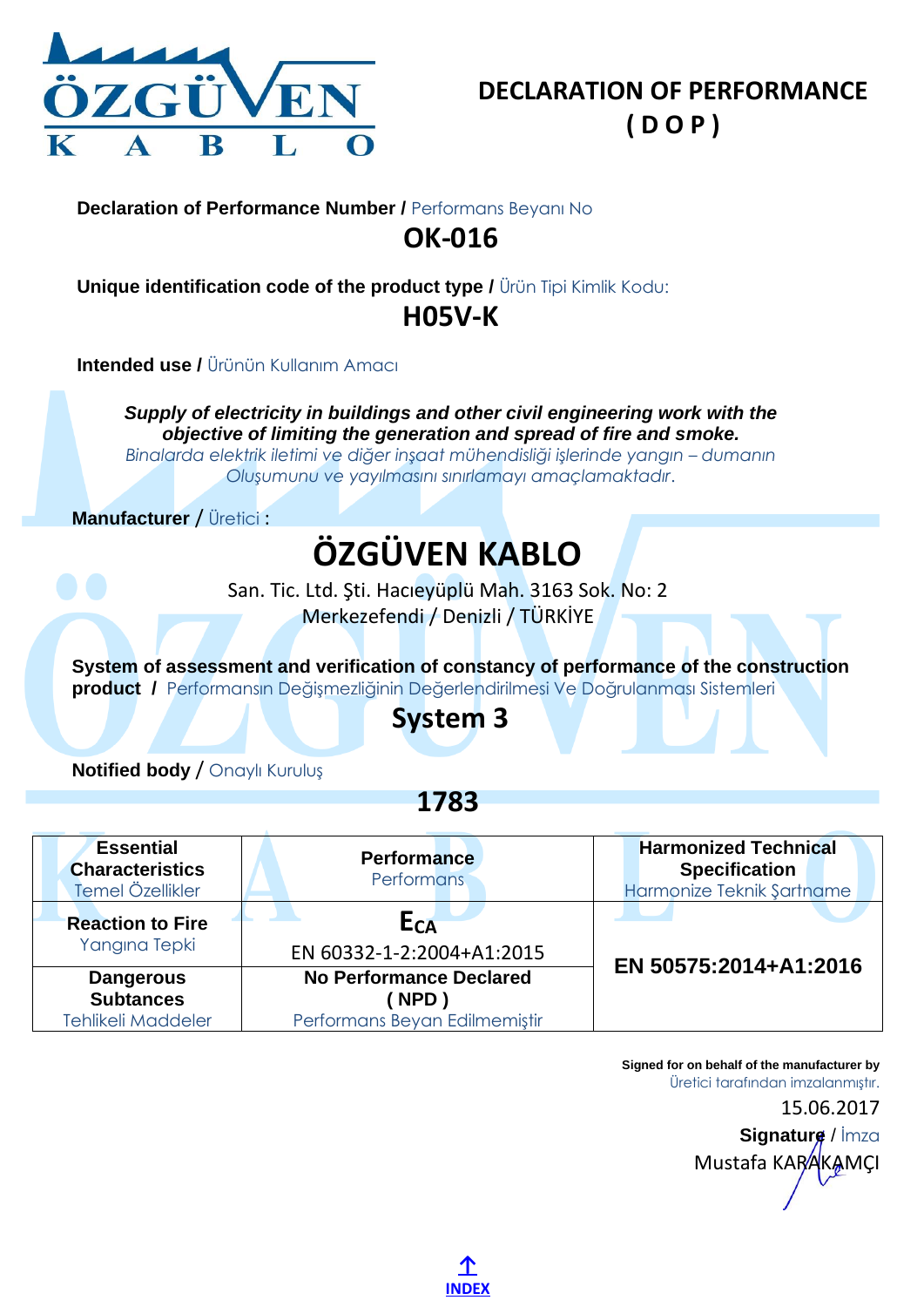

<span id="page-17-0"></span>**Unique identification code of the product type /** Ürün Tipi Kimlik Kodu:

**NYM**

**Intended use / Ürünün Kullanım Amacı** 

*Supply of electricity in buildings and other civil engineering work with the objective of limiting the generation and spread of fire and smoke.*

*Binalarda elektrik iletimi ve diğer inşaat mühendisliği işlerinde yangın – dumanın Oluşumunu ve yayılmasını sınırlamayı amaçlamaktadır*.

**Manufacturer** / Üretici :

# **ÖZGÜVEN KABLO**

San. Tic. Ltd. Şti. Hacıeyüplü Mah. 3163 Sok. No: 2 Merkezefendi / Denizli / TÜRKİYE

**System of assessment and verification of constancy of performance of the construction product /** Performansın Değişmezliğinin Değerlendirilmesi Ve Doğrulanması Sistemleri

## **System 3**

**Notified body** / Onaylı Kuruluş

**1783**

| <b>Essential</b><br><b>Characteristics</b><br>Temel Özellikler    | <b>Performance</b><br><b>Performans</b>                                | <b>Harmonized Technical</b><br><b>Specification</b><br>Harmonize Teknik Şartname |
|-------------------------------------------------------------------|------------------------------------------------------------------------|----------------------------------------------------------------------------------|
| <b>Reaction to Fire</b><br>Yangına Tepki                          | E <sub>CA</sub><br>EN 60332-1-2:2004+A1:2015                           |                                                                                  |
| <b>Dangerous</b><br><b>Subtances</b><br><b>Tehlikeli Maddeler</b> | <b>No Performance Declared</b><br>NPD<br>Performans Beyan Edilmemiştir | EN 50575:2014+A1:2016                                                            |

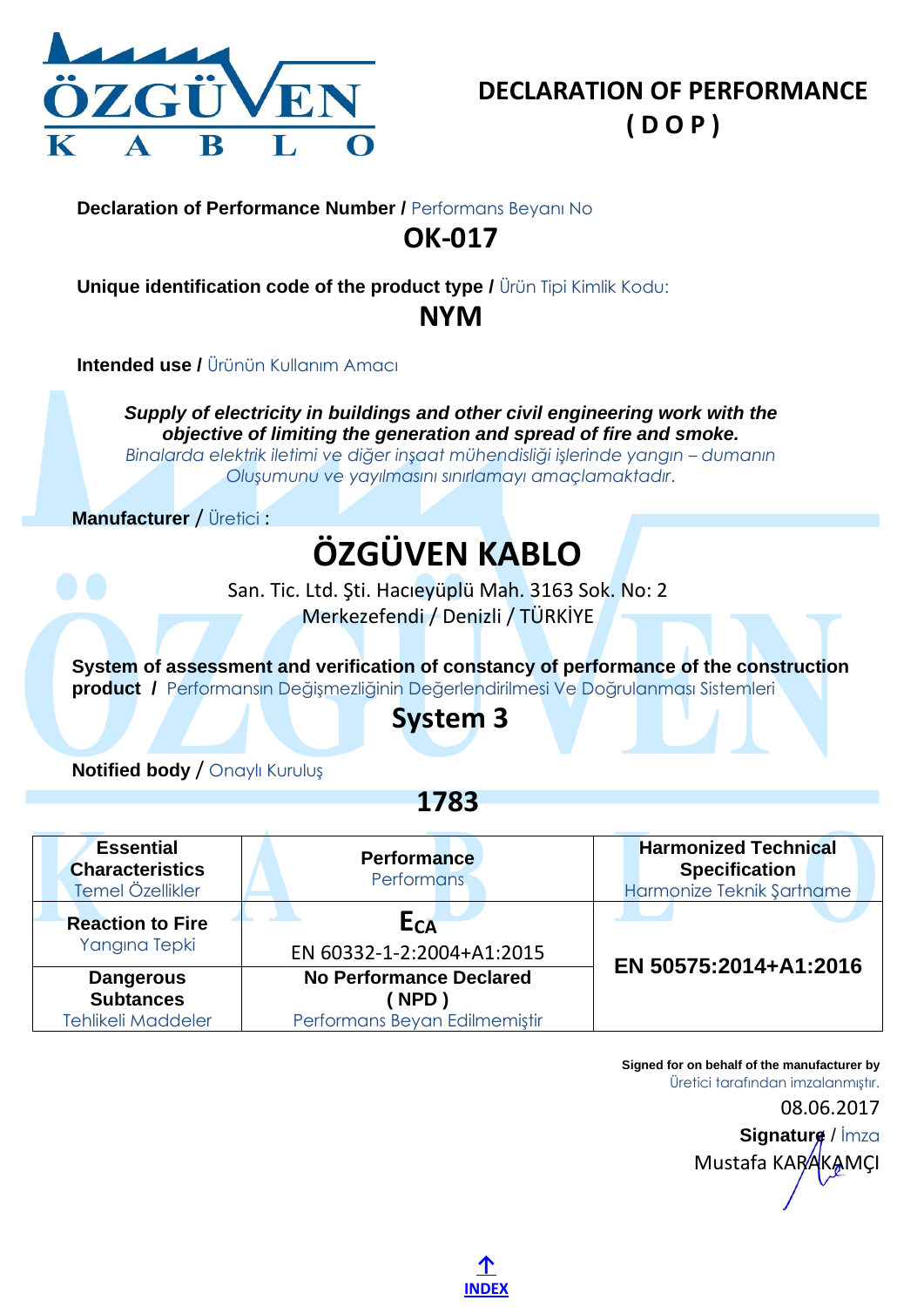

<span id="page-18-0"></span>**Unique identification code of the product type /** Ürün Tipi Kimlik Kodu: **N2XY** ( 6181XY)

**Intended use / Ürünün Kullanım Amacı** 

*Supply of electricity in buildings and other civil engineering work with the objective of limiting the generation and spread of fire and smoke.*

*Binalarda elektrik iletimi ve diğer inşaat mühendisliği işlerinde yangın – dumanın Oluşumunu ve yayılmasını sınırlamayı amaçlamaktadır*.

**Manufacturer** / Üretici :

## **ÖZGÜVEN KABLO**

San. Tic. Ltd. Şti. Hacıeyüplü Mah. 3163 Sok. No: 2 Merkezefendi / Denizli / TÜRKİYE

**System of assessment and verification of constancy of performance of the construction product /** Performansın Değişmezliğinin Değerlendirilmesi Ve Doğrulanması Sistemleri

### **System 3**

**Notified body** / Onaylı Kuruluş

**1783**

| <b>Essential</b><br><b>Characteristics</b><br>Temel Özellikler    | <b>Performance</b><br><b>Performans</b>                                 | <b>Harmonized Technical</b><br><b>Specification</b><br>Harmonize Teknik Şartname |
|-------------------------------------------------------------------|-------------------------------------------------------------------------|----------------------------------------------------------------------------------|
| <b>Reaction to Fire</b><br>Yangına Tepki                          | E <sub>CA</sub><br>EN 60332-1-2:2004+A1:2015                            |                                                                                  |
| <b>Dangerous</b><br><b>Subtances</b><br><b>Tehlikeli Maddeler</b> | <b>No Performance Declared</b><br>NPD)<br>Performans Beyan Edilmemiştir | EN 50575:2014+A1:2016                                                            |

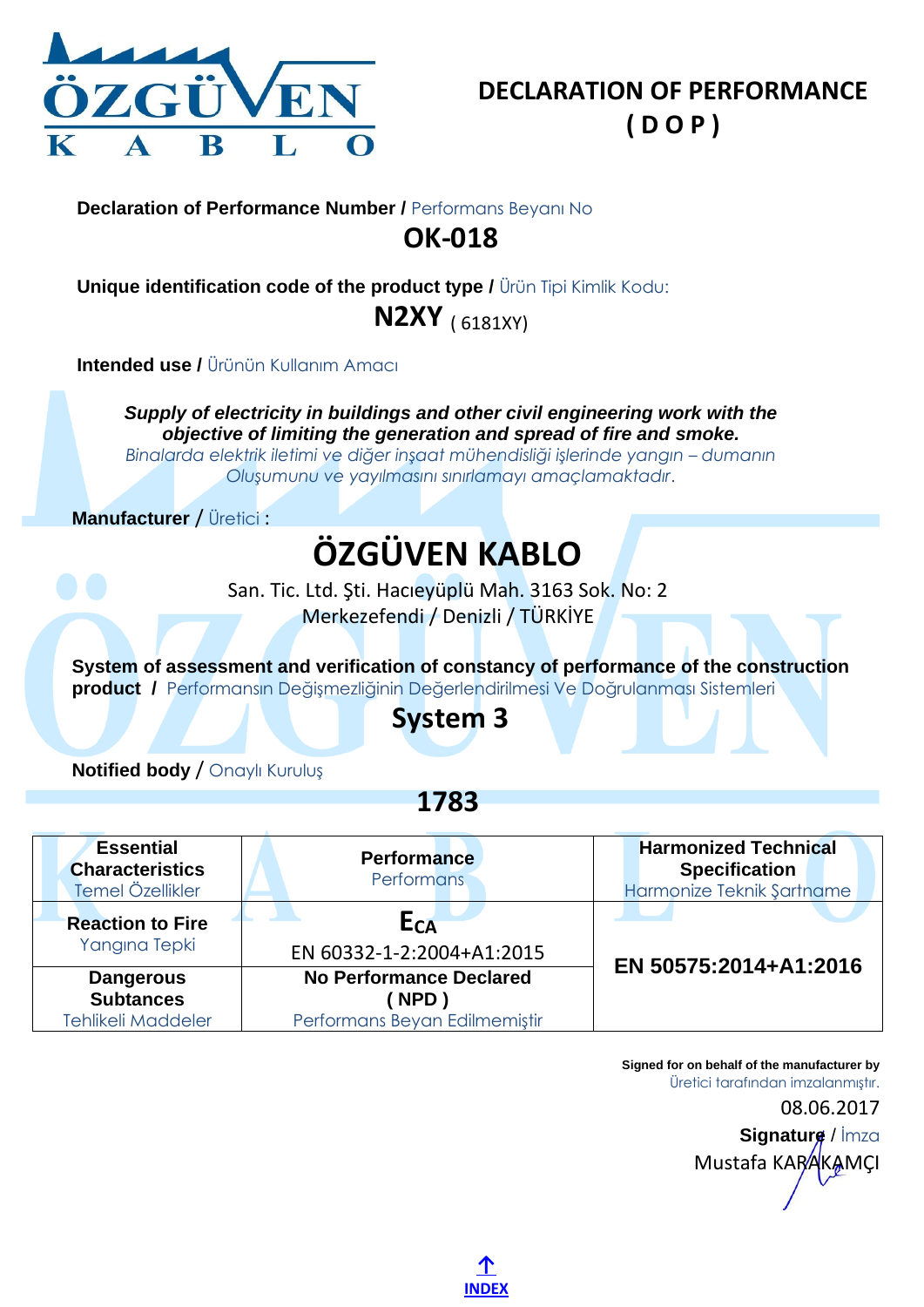

<span id="page-19-0"></span>**Unique identification code of the product type /** Ürün Tipi Kimlik Kodu: **N2XRY** (XLPE/PVC/SWA/PVC )

**Intended use / Ürünün Kullanım Amacı** 

*Supply of electricity in buildings and other civil engineering work with the objective of limiting the generation and spread of fire and smoke.*

*Binalarda elektrik iletimi ve diğer inşaat mühendisliği işlerinde yangın – dumanın Oluşumunu ve yayılmasını sınırlamayı amaçlamaktadır*.

**Manufacturer** / Üretici :

# **ÖZGÜVEN KABLO**

San. Tic. Ltd. Şti. Hacıeyüplü Mah. 3163 Sok. No: 2 Merkezefendi / Denizli / TÜRKİYE

**System of assessment and verification of constancy of performance of the construction product /** Performansın Değişmezliğinin Değerlendirilmesi Ve Doğrulanması Sistemleri

## **System 3**

**Notified body** / Onaylı Kuruluş

**1783**

| <b>Essential</b><br><b>Characteristics</b><br>Temel Özellikler    | <b>Performance</b><br><b>Performans</b>                                 | <b>Harmonized Technical</b><br><b>Specification</b><br>Harmonize Teknik Şartname |
|-------------------------------------------------------------------|-------------------------------------------------------------------------|----------------------------------------------------------------------------------|
| <b>Reaction to Fire</b><br>Yangına Tepki                          | E <sub>CA</sub><br>EN 60332-1-2:2004+A1:2015                            |                                                                                  |
| <b>Dangerous</b><br><b>Subtances</b><br><b>Tehlikeli Maddeler</b> | <b>No Performance Declared</b><br>NPD)<br>Performans Beyan Edilmemiştir | EN 50575:2014+A1:2016                                                            |

**[↑](#page-0-1) [INDEX](#page-0-1)**

Mustafa KARAKAMCI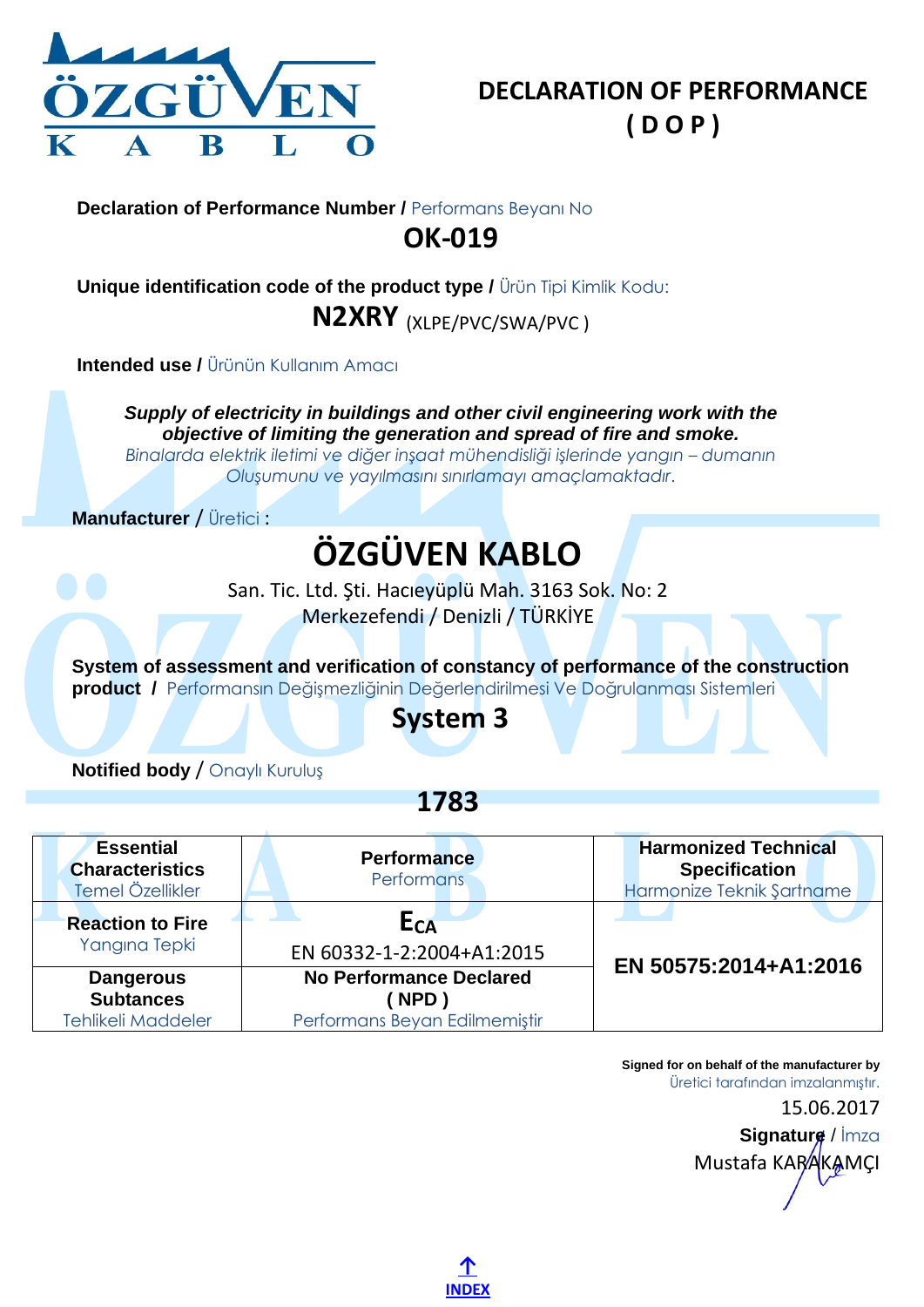

### <span id="page-20-0"></span>**Unique identification code of the product type /** Ürün Tipi Kimlik Kodu: **N2XRY CONTROLS CABLES** (XLPE/PVC/SWA/PVC )

**Intended use /** Ürünün Kullanım Amacı

*Supply of electricity in buildings and other civil engineering work with the objective of limiting the generation and spread of fire and smoke.*

*Binalarda elektrik iletimi ve diğer inşaat mühendisliği işlerinde yangın – dumanın Oluşumunu ve yayılmasını sınırlamayı amaçlamaktadır*.

**Manufacturer** / Üretici :

# **ÖZGÜVEN KABLO**

San. Tic. Ltd. Şti. Hacıeyüplü Mah. 3163 Sok. No: 2 Merkezefendi / Denizli / TÜRKİYE

**System of assessment and verification of constancy of performance of the construction product /** Performansın Değişmezliğinin Değerlendirilmesi Ve Doğrulanması Sistemleri

## **System 3**

**Notified body** / Onaylı Kuruluş

**1783**

| <b>Essential</b><br><b>Characteristics</b><br>Temel Özellikler    | <b>Performance</b><br><b>Performans</b>                                       | <b>Harmonized Technical</b><br><b>Specification</b><br>Harmonize Teknik Şartname |
|-------------------------------------------------------------------|-------------------------------------------------------------------------------|----------------------------------------------------------------------------------|
| <b>Reaction to Fire</b><br>Yangına Tepki                          | E <sub>CA</sub><br>EN 60332-1-2:2004+A1:2015                                  | EN 50575:2014+A1:2016                                                            |
| <b>Dangerous</b><br><b>Subtances</b><br><b>Tehlikeli Maddeler</b> | <b>No Performance Declared</b><br><b>NPD</b><br>Performans Beyan Edilmemiştir |                                                                                  |

Mustafa KARAKAMCI

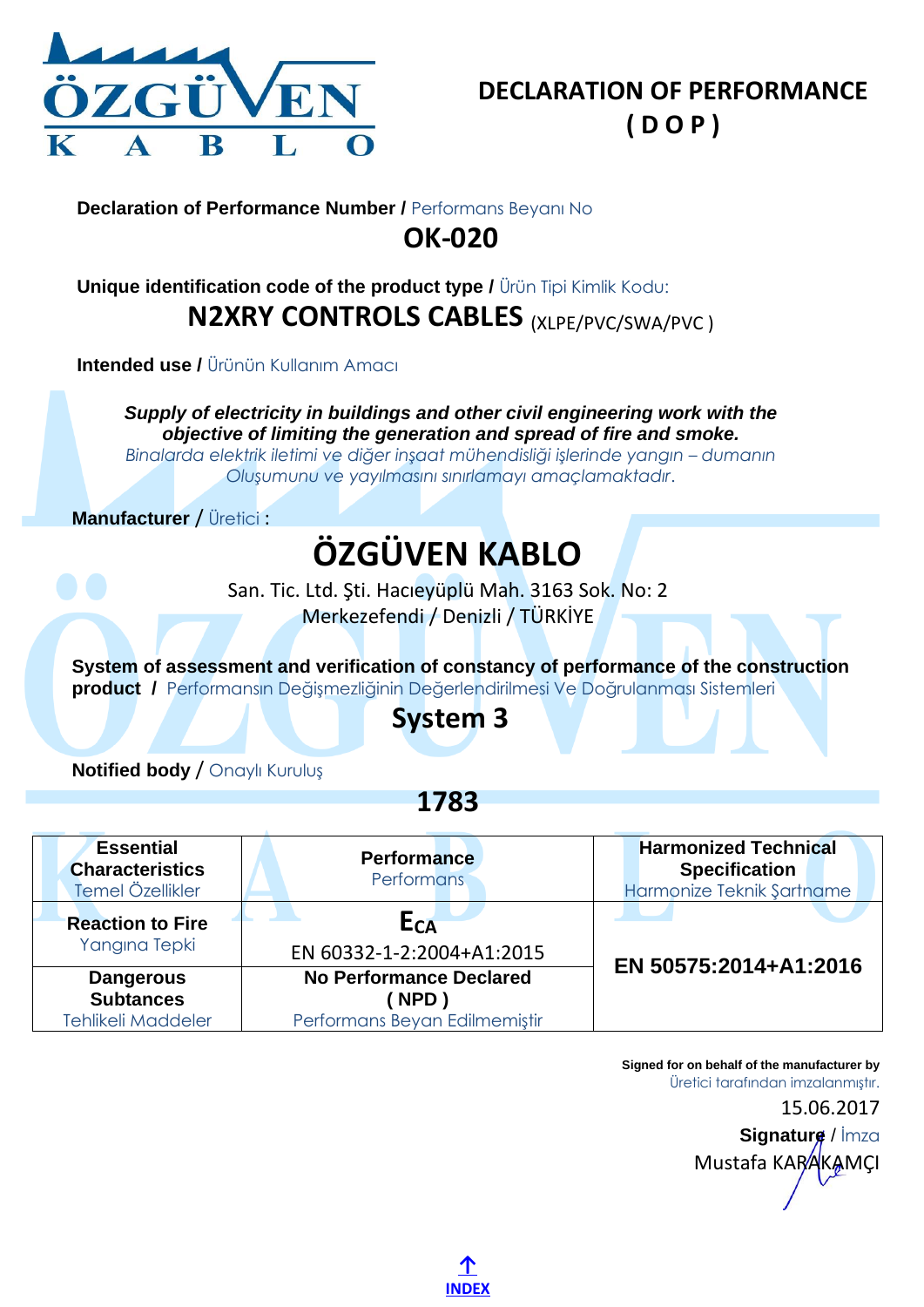

<span id="page-21-0"></span>**Unique identification code of the product type /** Ürün Tipi Kimlik Kodu: **H07VVH6-F**

**Intended use / Ürünün Kullanım Amacı** 

*Supply of electricity in buildings and other civil engineering work with the objective of limiting the generation and spread of fire and smoke.*

*Binalarda elektrik iletimi ve diğer inşaat mühendisliği işlerinde yangın – dumanın Oluşumunu ve yayılmasını sınırlamayı amaçlamaktadır*.

**Manufacturer** / Üretici :

# **ÖZGÜVEN KABLO**

San. Tic. Ltd. Şti. Hacıeyüplü Mah. 3163 Sok. No: 2 Merkezefendi / Denizli / TÜRKİYE

**System of assessment and verification of constancy of performance of the construction product /** Performansın Değişmezliğinin Değerlendirilmesi Ve Doğrulanması Sistemleri

## **System 3**

**Notified body** / Onaylı Kuruluş

**1783**

| <b>Essential</b><br><b>Characteristics</b><br>Temel Özellikler    | <b>Performance</b><br><b>Performans</b>                                       | <b>Harmonized Technical</b><br><b>Specification</b><br>Harmonize Teknik Şartname |
|-------------------------------------------------------------------|-------------------------------------------------------------------------------|----------------------------------------------------------------------------------|
| <b>Reaction to Fire</b><br>Yangına Tepki                          | E <sub>CA</sub><br>EN 60332-1-2:2004+A1:2015                                  |                                                                                  |
| <b>Dangerous</b><br><b>Subtances</b><br><b>Tehlikeli Maddeler</b> | <b>No Performance Declared</b><br><b>NPD</b><br>Performans Beyan Edilmemiştir | EN 50575:2014+A1:2016                                                            |

Mustafa KARAKAMCI

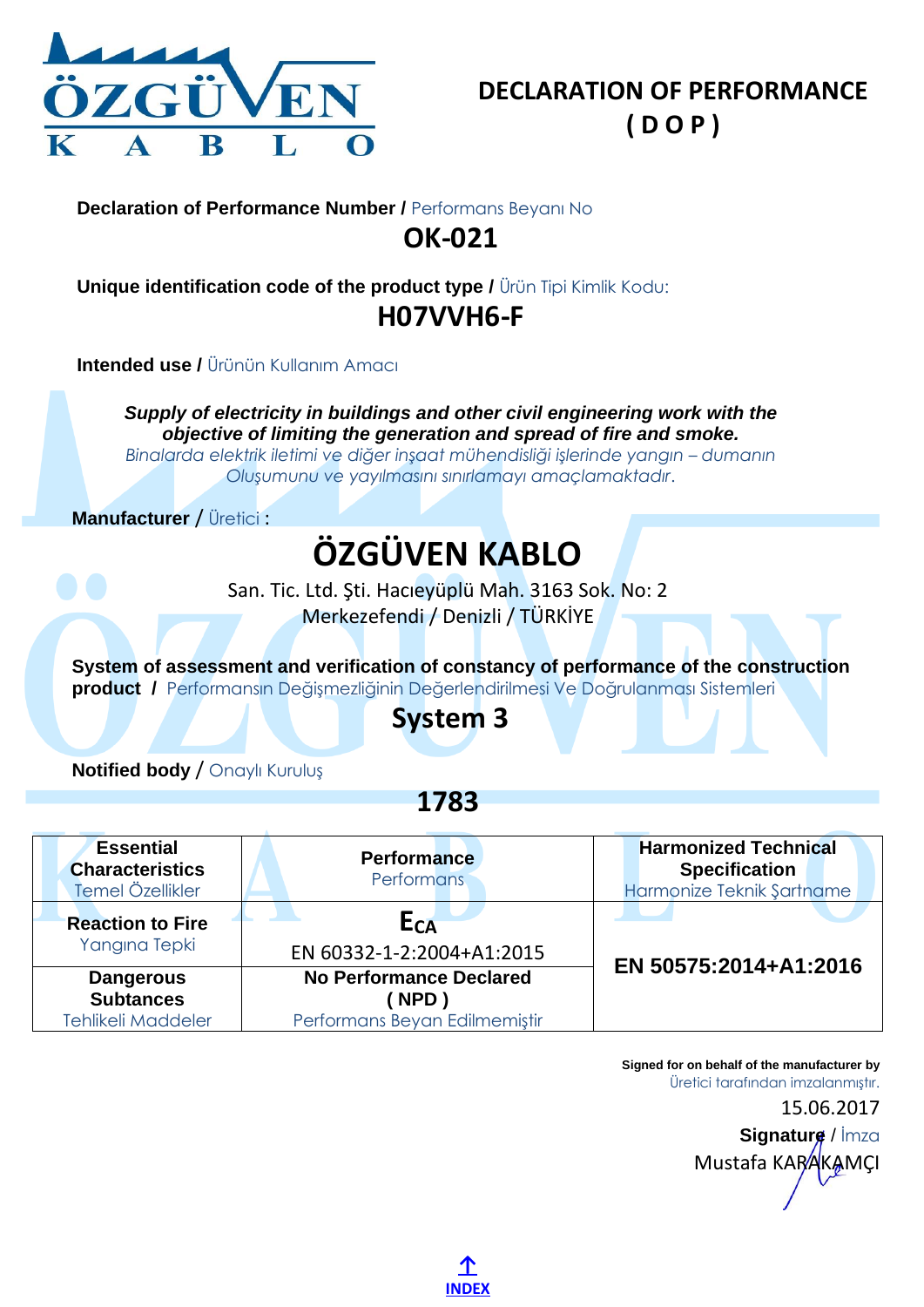

<span id="page-22-0"></span>**Unique identification code of the product type /** Ürün Tipi Kimlik Kodu: **H05Z1Z1-F** ( 3182B,3183B,3184B,3185B )

**Intended use / Ürünün Kullanım Amacı** 

*Supply of electricity in buildings and other civil engineering work with the objective of limiting the generation and spread of fire and smoke.*

*Binalarda elektrik iletimi ve diğer inşaat mühendisliği işlerinde yangın – dumanın Oluşumunu ve yayılmasını sınırlamayı amaçlamaktadır*.

**Manufacturer** / Üretici :

# **ÖZGÜVEN KABLO**

San. Tic. Ltd. Şti. Hacıeyüplü Mah. 3163 Sok. No: 2 Merkezefendi / Denizli / TÜRKİYE

**System of assessment and verification of constancy of performance of the construction product /** Performansın Değişmezliğinin Değerlendirilmesi Ve Doğrulanması Sistemleri

## **System 3**

**Notified body** / Onaylı Kuruluş

**1783**

| <b>Essential</b><br><b>Characteristics</b><br>Temel Özellikler    | <b>Performance</b><br><b>Performans</b>                                       | <b>Harmonized Technical</b><br><b>Specification</b><br>Harmonize Teknik Şartname |
|-------------------------------------------------------------------|-------------------------------------------------------------------------------|----------------------------------------------------------------------------------|
| <b>Reaction to Fire</b><br>Yangına Tepki                          | E <sub>CA</sub><br>EN 60332-1-2:2004+A1:2015                                  |                                                                                  |
| <b>Dangerous</b><br><b>Subtances</b><br><b>Tehlikeli Maddeler</b> | <b>No Performance Declared</b><br><b>NPD</b><br>Performans Beyan Edilmemiştir | EN 50575:2014+A1:2016                                                            |

**[↑](#page-0-1) [INDEX](#page-0-1)**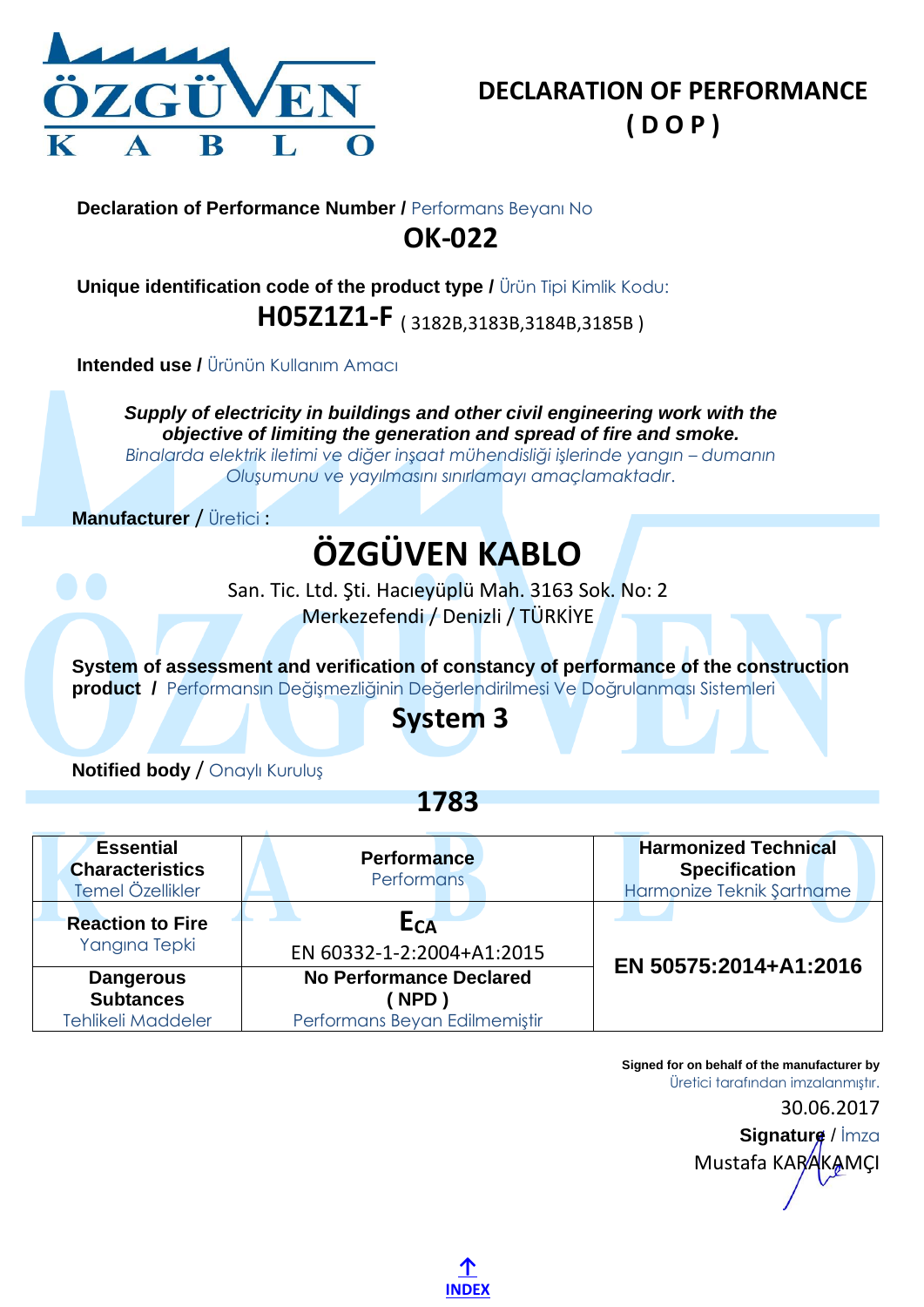

<span id="page-23-0"></span>**Unique identification code of the product type /** Ürün Tipi Kimlik Kodu:

**H07Z-R** ( 6491B ) ( Only 1,5 mm², 2,5 mm²)

**Intended use /** Ürünün Kullanım Amacı

*Supply of electricity in buildings and other civil engineering work with the objective of limiting the generation and spread of fire and smoke.*

*Binalarda elektrik iletimi ve diğer inşaat mühendisliği işlerinde yangın – dumanın Oluşumunu ve yayılmasını sınırlamayı amaçlamaktadır*.

**Manufacturer** / Üretici :

# **ÖZGÜVEN KABLO**

San. Tic. Ltd. Şti. Hacıeyüplü Mah. 3163 Sok. No: 2 Merkezefendi / Denizli / TÜRKİYE

**System of assessment and verification of constancy of performance of the construction product /** Performansın Değişmezliğinin Değerlendirilmesi Ve Doğrulanması Sistemleri

## **System 3**

**Notified body** / Onaylı Kuruluş

**1783**

| <b>Essential</b><br><b>Characteristics</b><br>Temel Özellikler    | <b>Performance</b><br>Performans                                        | <b>Harmonized Technical</b><br><b>Specification</b><br>Harmonize Teknik Şartname |
|-------------------------------------------------------------------|-------------------------------------------------------------------------|----------------------------------------------------------------------------------|
| <b>Reaction to Fire</b><br>Yangına Tepki                          | $E_{CA}$<br>EN 60332-1-2:2004+A1:2015                                   | EN 50575:2014+A1:2016                                                            |
| <b>Dangerous</b><br><b>Subtances</b><br><b>Tehlikeli Maddeler</b> | <b>No Performance Declared</b><br>NPD)<br>Performans Beyan Edilmemiştir |                                                                                  |

**[↑](#page-0-1) [INDEX](#page-0-1)**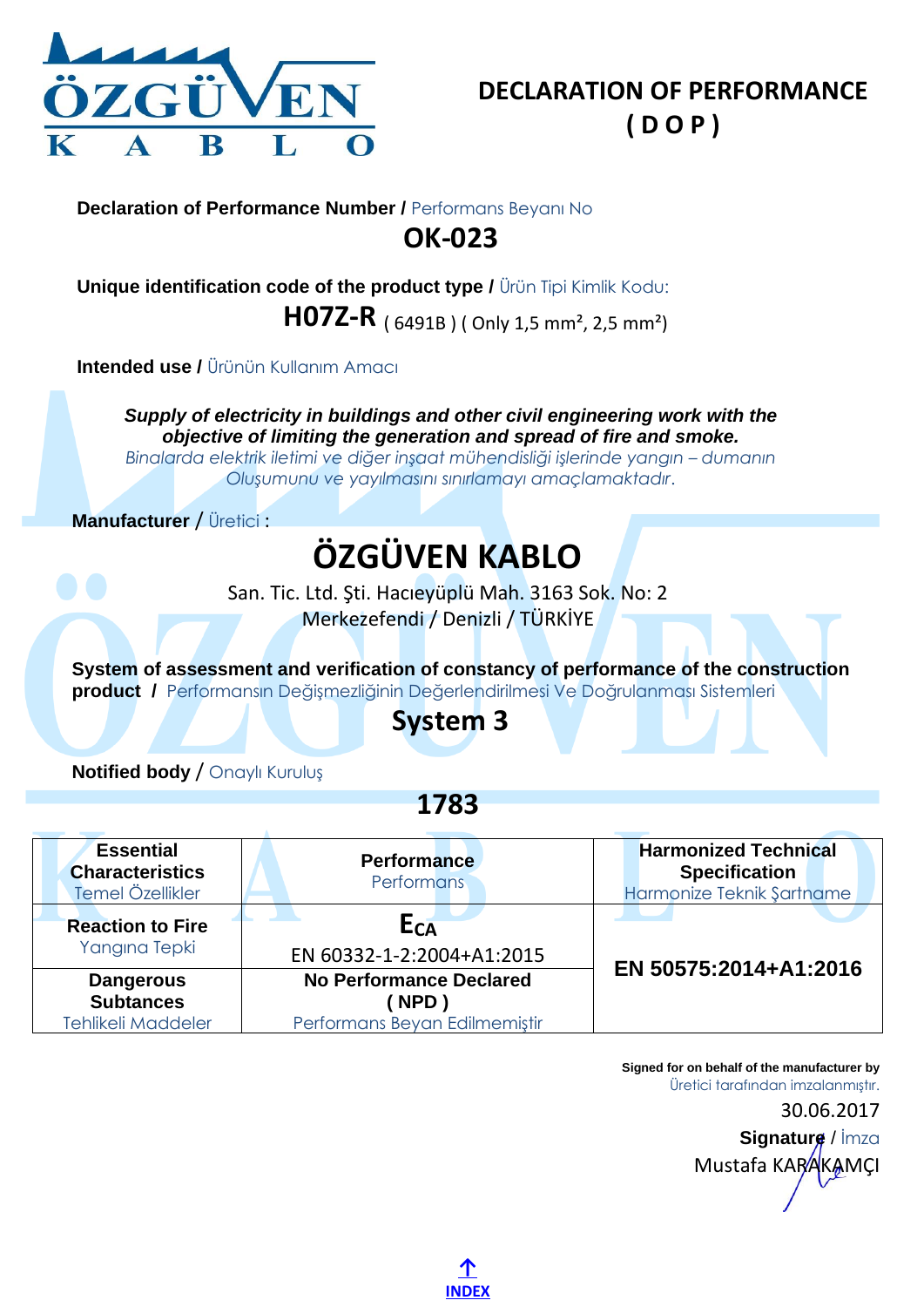

<span id="page-24-0"></span>**Unique identification code of the product type /** Ürün Tipi Kimlik Kodu: **N2XRH** (XLPE/LSZH/SWA/LSZH )

**Intended use /** Ürünün Kullanım Amacı

*Supply of electricity in buildings and other civil engineering work with the objective of limiting the generation and spread of fire and smoke.*

*Binalarda elektrik iletimi ve diğer inşaat mühendisliği işlerinde yangın – dumanın Oluşumunu ve yayılmasını sınırlamayı amaçlamaktadır*.

**Manufacturer** / Üretici :

# **ÖZGÜVEN KABLO**

San. Tic. Ltd. Şti. Hacıeyüplü Mah. 3163 Sok. No: 2 Merkezefendi / Denizli / TÜRKİYE

**System of assessment and verification of constancy of performance of the construction product /** Performansın Değişmezliğinin Değerlendirilmesi Ve Doğrulanması Sistemleri

### **System 3+**

**Notified body** / Onaylı Kuruluş

**1783**

| <b>Essential</b><br><b>Characteristics</b><br>Temel Özellikler    | <b>Performance</b><br>Performans                                        | <b>Harmonized Technical</b><br><b>Specification</b><br>Harmonize Teknik Şartname |
|-------------------------------------------------------------------|-------------------------------------------------------------------------|----------------------------------------------------------------------------------|
| <b>Reaction to Fire</b><br>Yangına Tepki                          | $D_{CA-S2,d0,a1}$<br>EN 60332-1-2:2004+A1:2015                          | EN 50575:2014+A1:2016                                                            |
| <b>Dangerous</b><br><b>Subtances</b><br><b>Tehlikeli Maddeler</b> | <b>No Performance Declared</b><br>NPD)<br>Performans Beyan Edilmemiştir |                                                                                  |

**Signed for on behalf of the manufacturer by** Üretici tarafından imzalanmıştır. 29.11.2017

**Signature** / İmza Mustafa KARAKAMCI

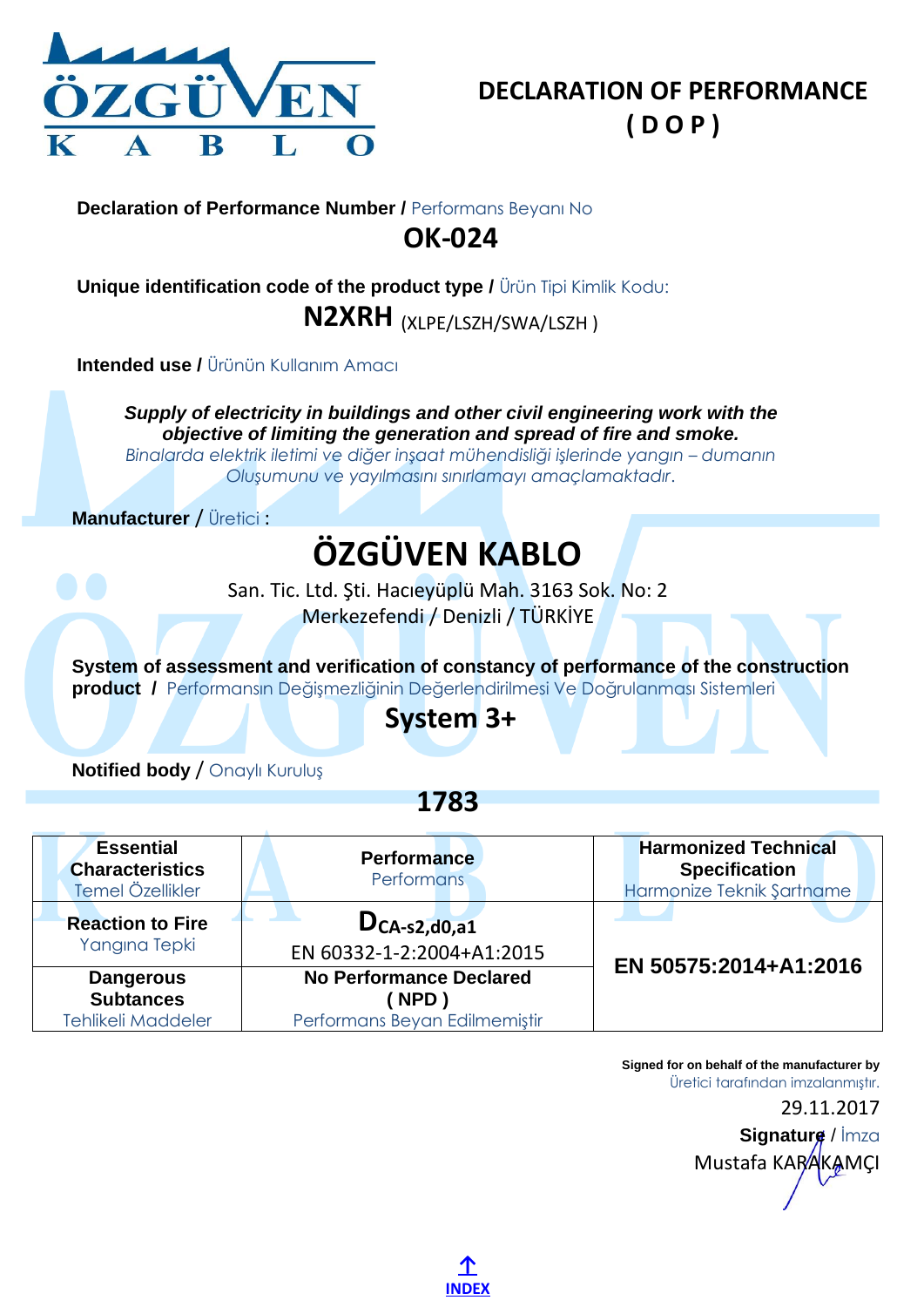

<span id="page-25-0"></span>**Unique identification code of the product type /** Ürün Tipi Kimlik Kodu: **694XPE** ( XLPE/PVC/SWA/MDPE )

**Intended use /** Ürünün Kullanım Amacı

*Supply of electricity in buildings and other civil engineering work with the objective of limiting the generation and spread of fire and smoke.*

*Binalarda elektrik iletimi ve diğer inşaat mühendisliği işlerinde yangın – dumanın Oluşumunu ve yayılmasını sınırlamayı amaçlamaktadır*.

**Manufacturer** / Üretici :

# **ÖZGÜVEN KABLO**

San. Tic. Ltd. Şti. Hacıeyüplü Mah. 3163 Sok. No: 2 Merkezefendi / Denizli / TÜRKİYE

**System of assessment and verification of constancy of performance of the construction product /** Performansın Değişmezliğinin Değerlendirilmesi Ve Doğrulanması Sistemleri

### **System 4**

**Notified body** / Onaylı Kuruluş

**N/A**

| <b>Essential</b><br><b>Characteristics</b><br>Temel Özellikler | <b>Performance</b><br><b>Performans</b>                                       | <b>Harmonized Technical</b><br><b>Specification</b><br>Harmonize Teknik Şartname |
|----------------------------------------------------------------|-------------------------------------------------------------------------------|----------------------------------------------------------------------------------|
| <b>Reaction to Fire</b><br>Yangına Tepki                       | F <sub>CA</sub>                                                               | EN 50575:2014+A1:2016                                                            |
| <b>Dangerous</b><br><b>Subtances</b><br>Tehlikeli Maddeler     | <b>No Performance Declared</b><br><b>NPD</b><br>Performans Beyan Edilmemiştir |                                                                                  |

**Signed for on behalf of the manufacturer by** Üretici tarafından imzalanmıştır. 08.07.2017 **Signature** / İmza Mustafa KARAKAMCI

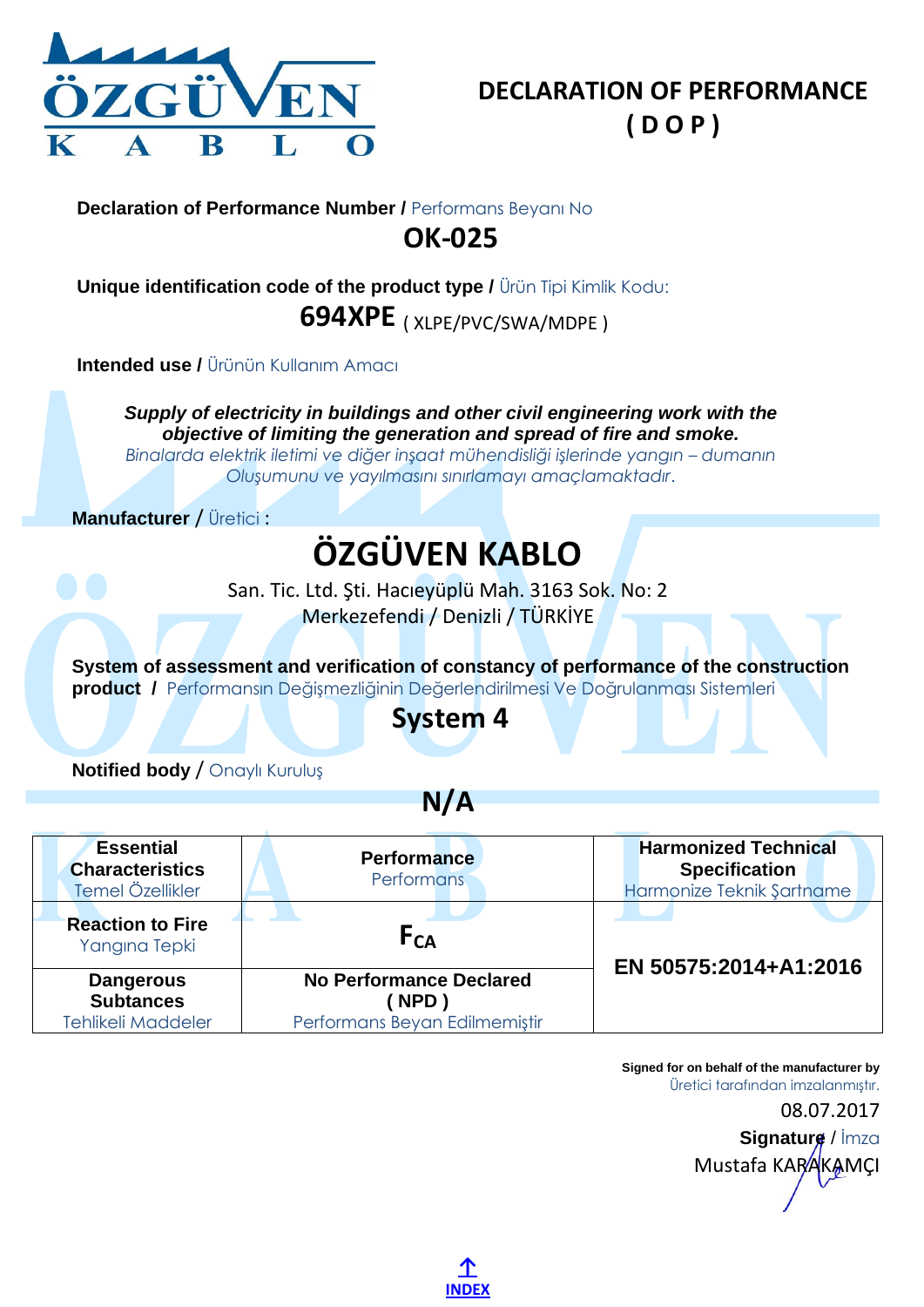

<span id="page-26-0"></span>**Unique identification code of the product type /** Ürün Tipi Kimlik Kodu: **NYRY** ( PVC/PVC/SWA/PVC )

**Intended use /** Ürünün Kullanım Amacı

*Supply of electricity in buildings and other civil engineering work with the objective of limiting the generation and spread of fire and smoke.*

*Binalarda elektrik iletimi ve diğer inşaat mühendisliği işlerinde yangın – dumanın Oluşumunu ve yayılmasını sınırlamayı amaçlamaktadır*.

**Manufacturer** / Üretici :

# **ÖZGÜVEN KABLO**

San. Tic. Ltd. Şti. Hacıeyüplü Mah. 3163 Sok. No: 2 Merkezefendi / Denizli / TÜRKİYE

**System of assessment and verification of constancy of performance of the construction product /** Performansın Değişmezliğinin Değerlendirilmesi Ve Doğrulanması Sistemleri

### **System 4**

**Notified body** / Onaylı Kuruluş

**N/A**

| <b>Essential</b><br><b>Characteristics</b><br>Temel Özellikler | <b>Performance</b><br><b>Performans</b>                                | <b>Harmonized Technical</b><br><b>Specification</b><br>Harmonize Teknik Şartname |
|----------------------------------------------------------------|------------------------------------------------------------------------|----------------------------------------------------------------------------------|
| <b>Reaction to Fire</b><br>Yangına Tepki                       | F <sub>CA</sub>                                                        | EN 50575:2014+A1:2016                                                            |
| <b>Dangerous</b><br><b>Subtances</b><br>Tehlikeli Maddeler     | <b>No Performance Declared</b><br>NPD<br>Performans Beyan Edilmemiştir |                                                                                  |

**[↑](#page-0-1) [INDEX](#page-0-1)** **Signed for on behalf of the manufacturer by** Üretici tarafından imzalanmıştır. 08.07.2017 **Signature** / İmza Mustafa KARAKAMCI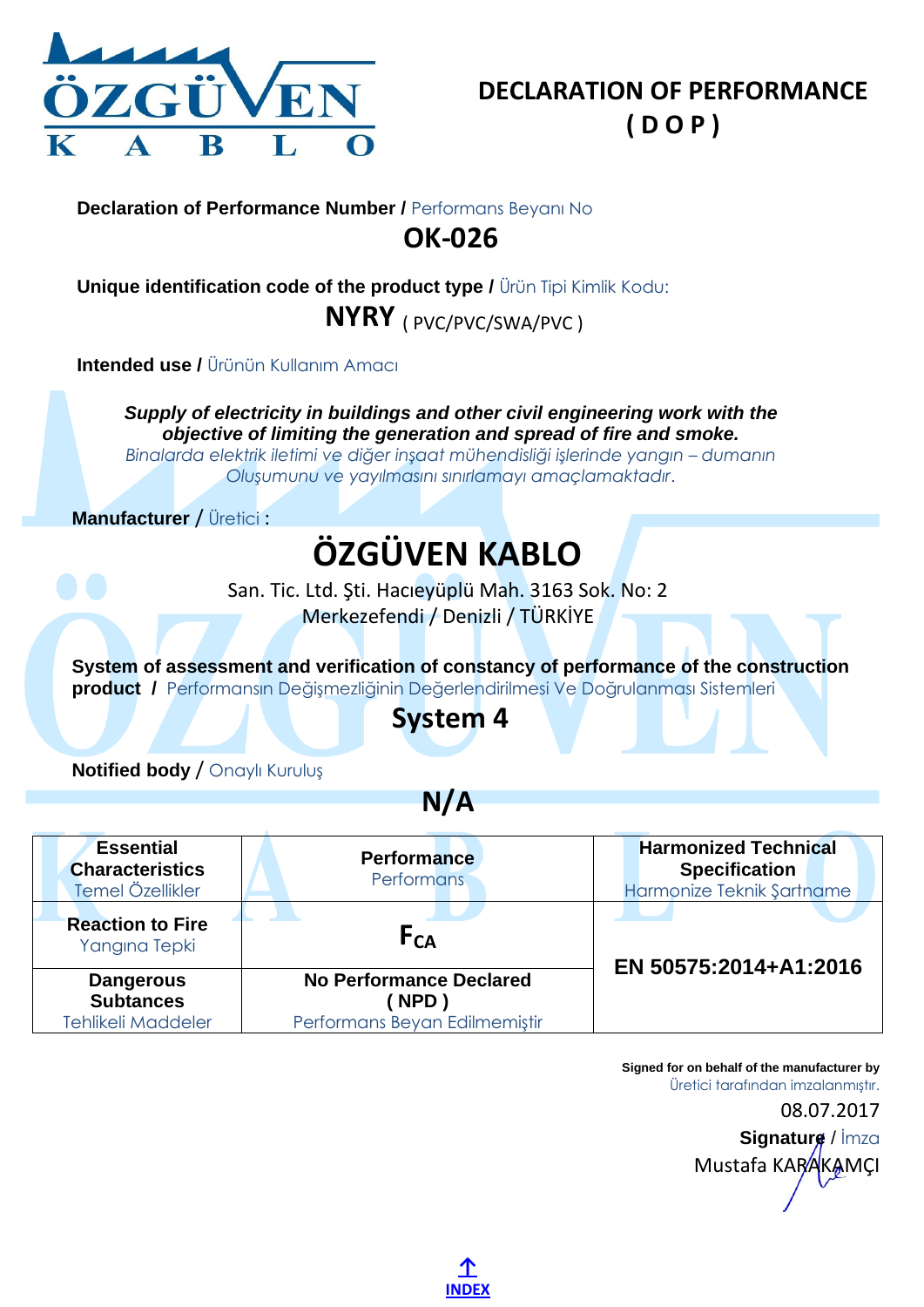

<span id="page-27-0"></span>**Unique identification code of the product type /** Ürün Tipi Kimlik Kodu:

**N2XRH** (XLPE/LSZH/SWA/LSZH ) ( Only 27-37 core 1,5mm² size)

**Intended use /** Ürünün Kullanım Amacı

*Supply of electricity in buildings and other civil engineering work with the objective of limiting the generation and spread of fire and smoke.*

*Binalarda elektrik iletimi ve diğer inşaat mühendisliği işlerinde yangın – dumanın Oluşumunu ve yayılmasını sınırlamayı amaçlamaktadır*.

**Manufacturer** / Üretici :

## **ÖZGÜVEN KABLO**

San. Tic. Ltd. Şti. Hacıeyüplü Mah. 3163 Sok. No: 2 Merkezefendi / Denizli / TÜRKİYE

**System of assessment and verification of constancy of performance of the construction product /** Performansın Değişmezliğinin Değerlendirilmesi Ve Doğrulanması Sistemleri

### **System 3**

**Notified body** / Onaylı Kuruluş

**1783**

| <b>Essential</b><br><b>Characteristics</b><br>Temel Özellikler | <b>Performance</b><br>Performans                                        | <b>Harmonized Technical</b><br><b>Specification</b><br>Harmonize Teknik Şartname |
|----------------------------------------------------------------|-------------------------------------------------------------------------|----------------------------------------------------------------------------------|
| <b>Reaction to Fire</b><br>Yangına Tepki                       | $D_{CA-S2, d2, a1}$<br>EN 60332-1-2:2004+A1:2015                        | EN 50575:2014+A1:2016                                                            |
| <b>Dangerous</b><br><b>Subtances</b><br>Tehlikeli Maddeler     | <b>No Performance Declared</b><br>NPD)<br>Performans Beyan Edilmemiştir |                                                                                  |

**[↑](#page-0-1) [INDEX](#page-0-1)** **Signed for on behalf of the manufacturer by** Üretici tarafından imzalanmıştır. 28.08.2017 **Signature** / İmza Mustafa KARAKAMCI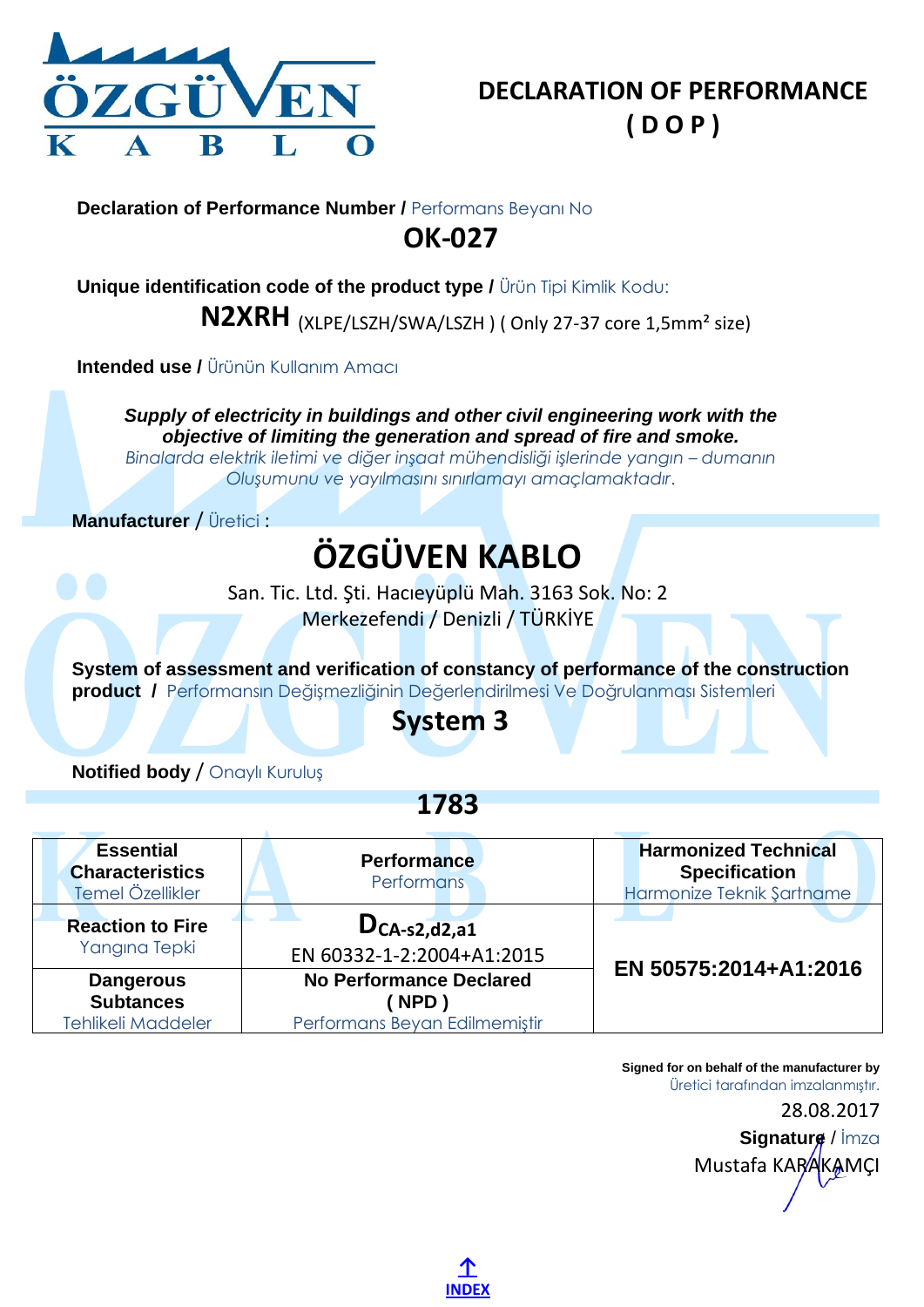

<span id="page-28-0"></span>**Unique identification code of the product type /** Ürün Tipi Kimlik Kodu:

**N2XRY** ( XLPE/PVC/SWA/PVC ) ( Single Core )

**Intended use / Ürünün Kullanım Amacı** 

*Supply of electricity in buildings and other civil engineering work with the objective of limiting the generation and spread of fire and smoke.*

*Binalarda elektrik iletimi ve diğer inşaat mühendisliği işlerinde yangın – dumanın Oluşumunu ve yayılmasını sınırlamayı amaçlamaktadır*.

**Manufacturer** / Üretici :

# **ÖZGÜVEN KABLO**

San. Tic. Ltd. Şti. Hacıeyüplü Mah. 3163 Sok. No: 2 Merkezefendi / Denizli / TÜRKİYE

**System of assessment and verification of constancy of performance of the construction product /** Performansın Değişmezliğinin Değerlendirilmesi Ve Doğrulanması Sistemleri

## **System 4**

**Notified body** / Onaylı Kuruluş

**N/A**

| <b>Essential</b><br><b>Characteristics</b><br>Temel Özellikler | <b>Performance</b><br><b>Performans</b>                                 | <b>Harmonized Technical</b><br><b>Specification</b><br>Harmonize Teknik Şartname |
|----------------------------------------------------------------|-------------------------------------------------------------------------|----------------------------------------------------------------------------------|
| <b>Reaction to Fire</b><br>Yangına Tepki                       | F <sub>CA</sub>                                                         | EN 50575:2014+A1:2016                                                            |
| <b>Dangerous</b><br><b>Subtances</b><br>Tehlikeli Maddeler     | <b>No Performance Declared</b><br>NPD)<br>Performans Beyan Edilmemiştir |                                                                                  |

**[↑](#page-0-1) [INDEX](#page-0-1)**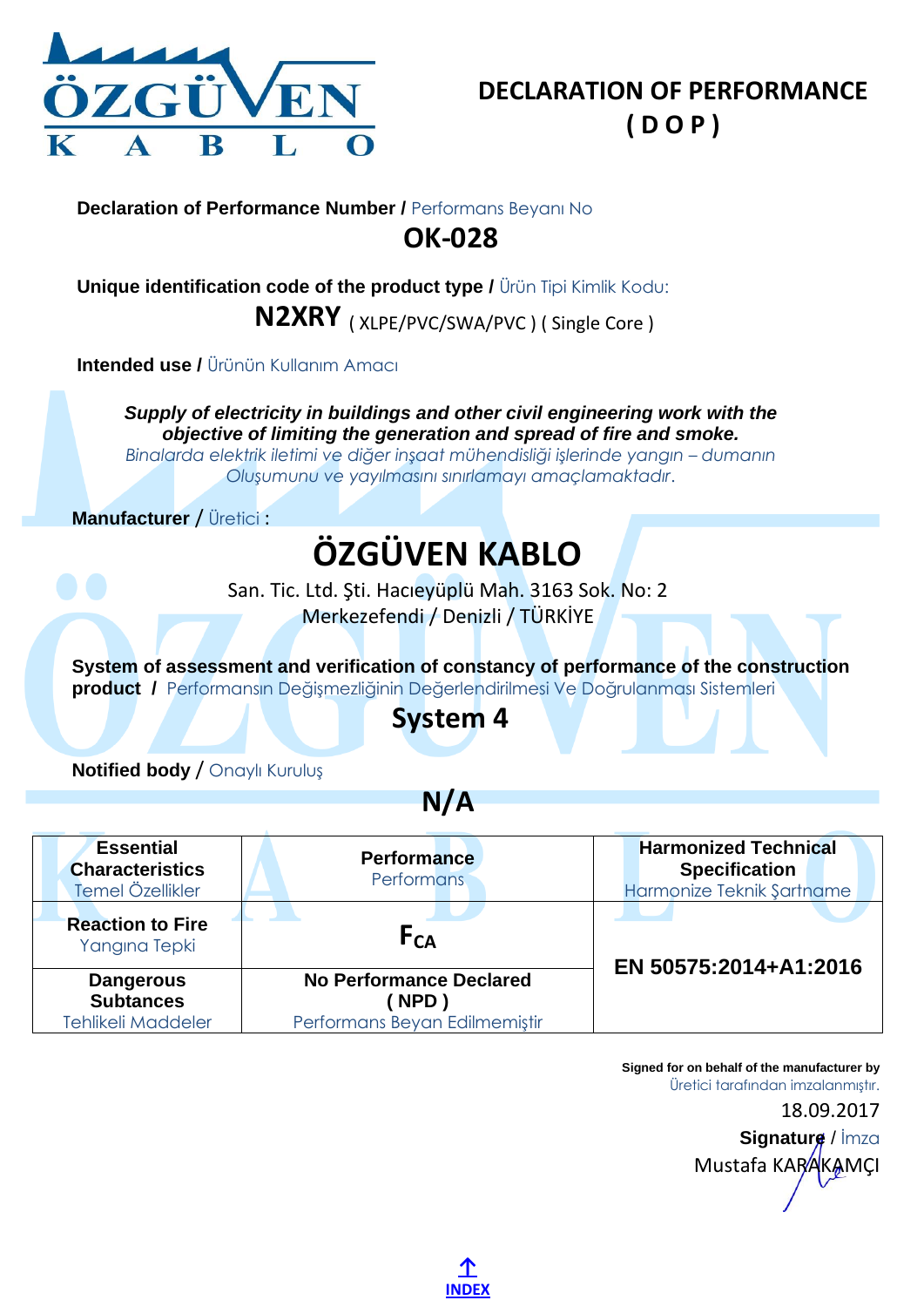

<span id="page-29-0"></span>**Unique identification code of the product type /** Ürün Tipi Kimlik Kodu: **A05Z1Z1-F** ( 318\*B )

**Intended use / Ürünün Kullanım Amacı** 

*Supply of electricity in buildings and other civil engineering work with the objective of limiting the generation and spread of fire and smoke.*

*Binalarda elektrik iletimi ve diğer inşaat mühendisliği işlerinde yangın – dumanın Oluşumunu ve yayılmasını sınırlamayı amaçlamaktadır*.

**Manufacturer** / Üretici :

## **ÖZGÜVEN KABLO**

San. Tic. Ltd. Şti. Hacıeyüplü Mah. 3163 Sok. No: 2 Merkezefendi / Denizli / TÜRKİYE

**System of assessment and verification of constancy of performance of the construction product /** Performansın Değişmezliğinin Değerlendirilmesi Ve Doğrulanması Sistemleri

### **System 3**

**Notified body** / Onaylı Kuruluş

**1783**

| <b>Essential</b><br><b>Characteristics</b><br>Temel Özellikler    | <b>Performance</b><br><b>Performans</b>                                 | <b>Harmonized Technical</b><br><b>Specification</b><br>Harmonize Teknik Şartname |
|-------------------------------------------------------------------|-------------------------------------------------------------------------|----------------------------------------------------------------------------------|
| <b>Reaction to Fire</b><br>Yangına Tepki                          | E <sub>CA</sub><br>EN 60332-1-2:2004+A1:2015                            | EN 50575:2014+A1:2016                                                            |
| <b>Dangerous</b><br><b>Subtances</b><br><b>Tehlikeli Maddeler</b> | <b>No Performance Declared</b><br>NPD)<br>Performans Beyan Edilmemiştir |                                                                                  |

**[↑](#page-0-1) [INDEX](#page-0-1)**

Mustafa KARAKAMCI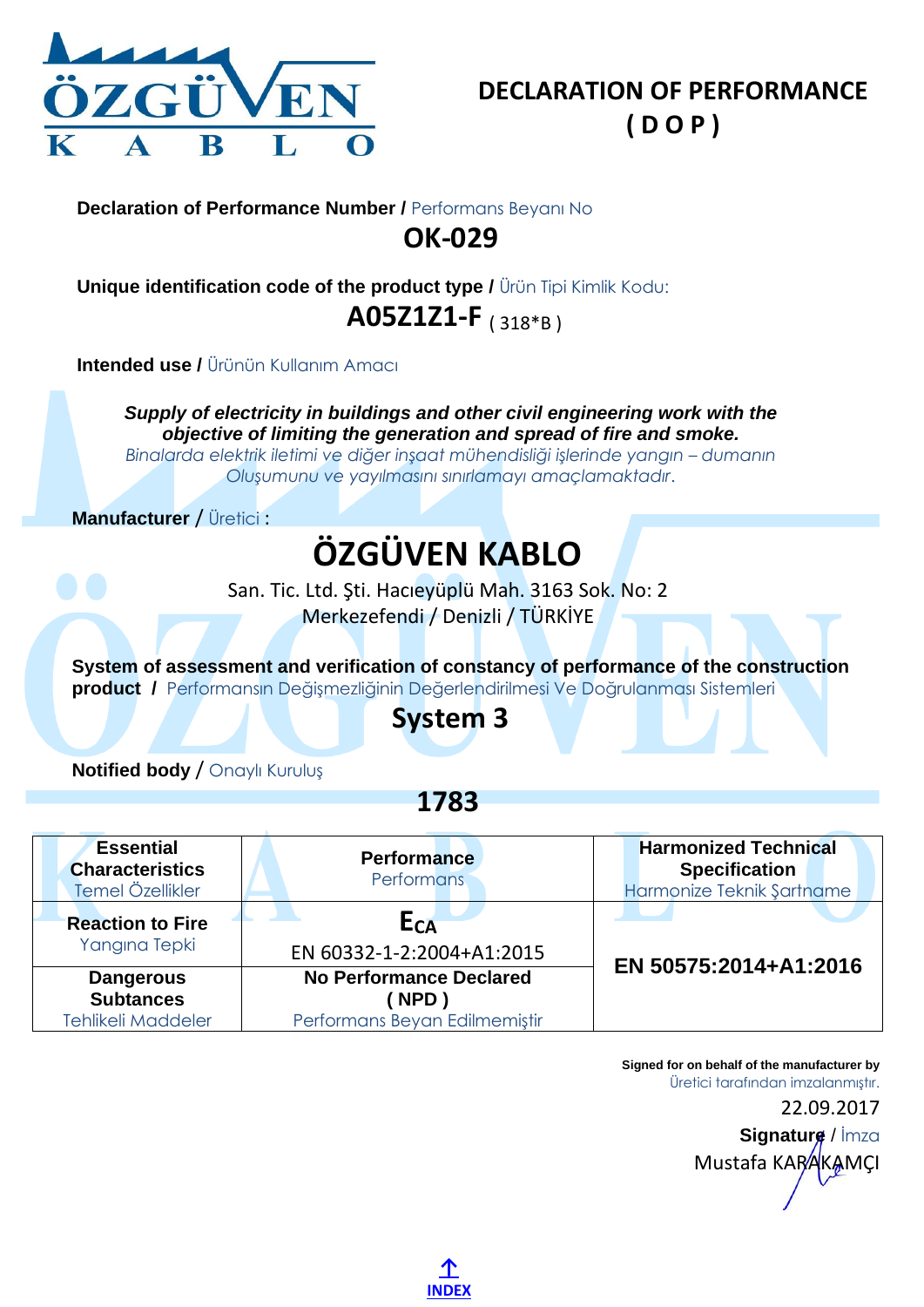

### <span id="page-30-0"></span>**Unique identification code of the product type /** Ürün Tipi Kimlik Kodu: **KORDON FLAT FLEX** (A03VH-H)

**Intended use / Ürünün Kullanım Amacı** 

*Supply of electricity in buildings and other civil engineering work with the objective of limiting the generation and spread of fire and smoke.*

*Binalarda elektrik iletimi ve diğer inşaat mühendisliği işlerinde yangın – dumanın Oluşumunu ve yayılmasını sınırlamayı amaçlamaktadır*.

**Manufacturer** / Üretici :

# **ÖZGÜVEN KABLO**

San. Tic. Ltd. Şti. Hacıeyüplü Mah. 3163 Sok. No: 2 Merkezefendi / Denizli / TÜRKİYE

**System of assessment and verification of constancy of performance of the construction product /** Performansın Değişmezliğinin Değerlendirilmesi Ve Doğrulanması Sistemleri

### **System 4**

**Notified body** / Onaylı Kuruluş

**N/A**

| <b>Essential</b><br><b>Characteristics</b><br>Temel Özellikler | <b>Performance</b><br><b>Performans</b>                                       | <b>Harmonized Technical</b><br><b>Specification</b><br>Harmonize Teknik Şartname |
|----------------------------------------------------------------|-------------------------------------------------------------------------------|----------------------------------------------------------------------------------|
| <b>Reaction to Fire</b><br>Yangına Tepki                       | F <sub>CA</sub>                                                               | EN 50575:2014+A1:2016                                                            |
| <b>Dangerous</b><br><b>Subtances</b><br>Tehlikeli Maddeler     | <b>No Performance Declared</b><br><b>NPD</b><br>Performans Beyan Edilmemiştir |                                                                                  |

**[↑](#page-0-1) [INDEX](#page-0-1)** **Signed for on behalf of the manufacturer by** Üretici tarafından imzalanmıştır. 22.09.2017 **Signature** / İmza Mustafa KARAKAMCI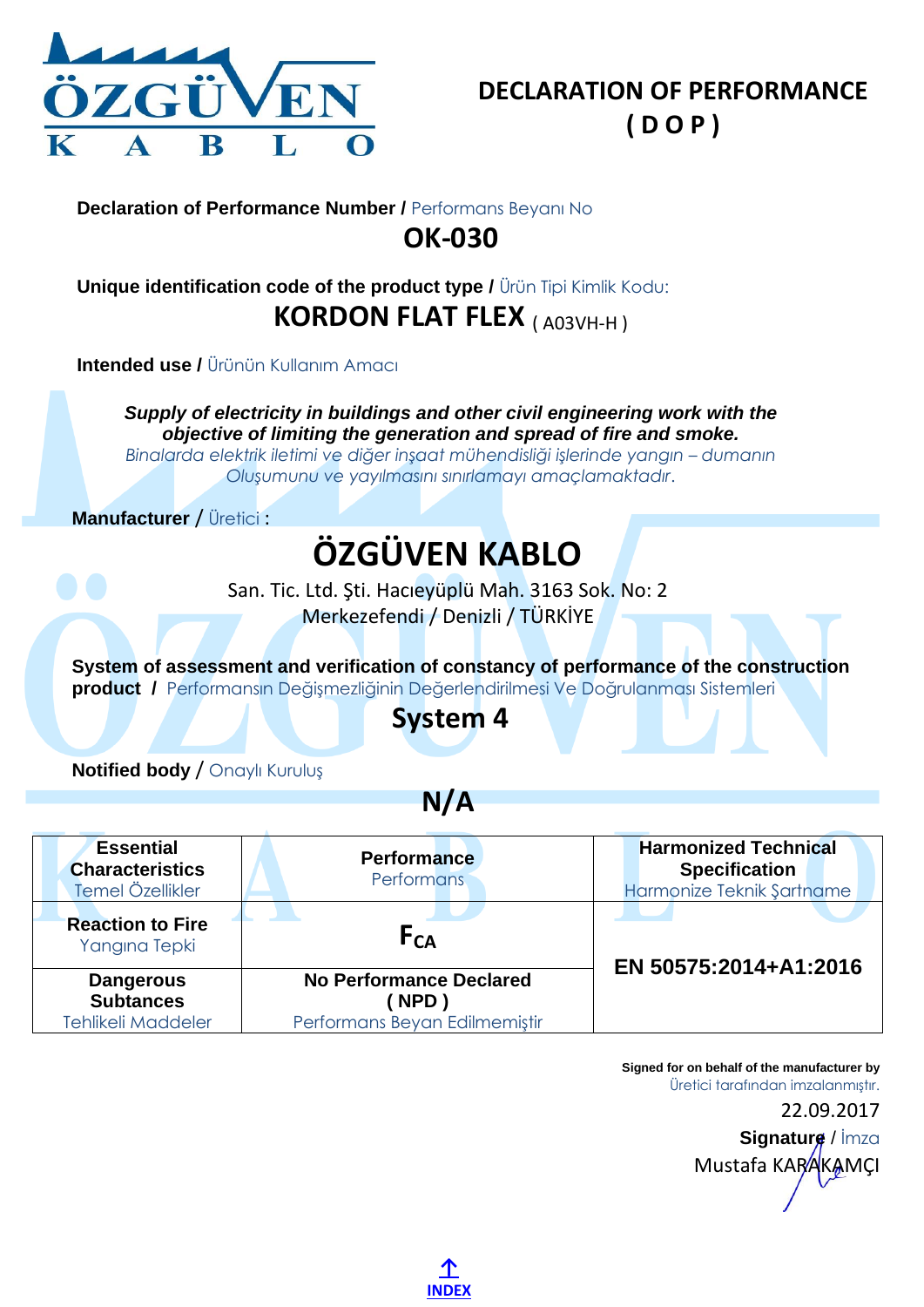

<span id="page-31-0"></span>**Unique identification code of the product type /** Ürün Tipi Kimlik Kodu: **N2XRH** (XLPE/LSZH/SWA/LSZH )

**Intended use /** Ürünün Kullanım Amacı

*Supply of electricity in buildings and other civil engineering work with the objective of limiting the generation and spread of fire and smoke.*

*Binalarda elektrik iletimi ve diğer inşaat mühendisliği işlerinde yangın – dumanın Oluşumunu ve yayılmasını sınırlamayı amaçlamaktadır*.

**Manufacturer** / Üretici :

# **ÖZGÜVEN KABLO**

San. Tic. Ltd. Şti. Hacıeyüplü Mah. 3163 Sok. No: 2 Merkezefendi / Denizli / TÜRKİYE

**System of assessment and verification of constancy of performance of the construction product /** Performansın Değişmezliğinin Değerlendirilmesi Ve Doğrulanması Sistemleri

## **System 3**

**Notified body** / Onaylı Kuruluş

**1783**

| <b>Essential</b><br><b>Characteristics</b><br>Temel Özellikler    | <b>Performance</b><br>Performans                                              | <b>Harmonized Technical</b><br><b>Specification</b><br>Harmonize Teknik Şartname |
|-------------------------------------------------------------------|-------------------------------------------------------------------------------|----------------------------------------------------------------------------------|
| <b>Reaction to Fire</b><br>Yangına Tepki                          | E <sub>CA</sub>                                                               | EN 50575:2014+A1:2016                                                            |
| <b>Dangerous</b><br><b>Subtances</b><br><b>Tehlikeli Maddeler</b> | <b>No Performance Declared</b><br><b>NPD</b><br>Performans Beyan Edilmemistir |                                                                                  |

**[↑](#page-0-1) [INDEX](#page-0-1)** **Signed for on behalf of the manufacturer by** Üretici tarafından imzalanmıştır. 01.05.2018 **Signature** / İmza Mustafa KARAKAMCI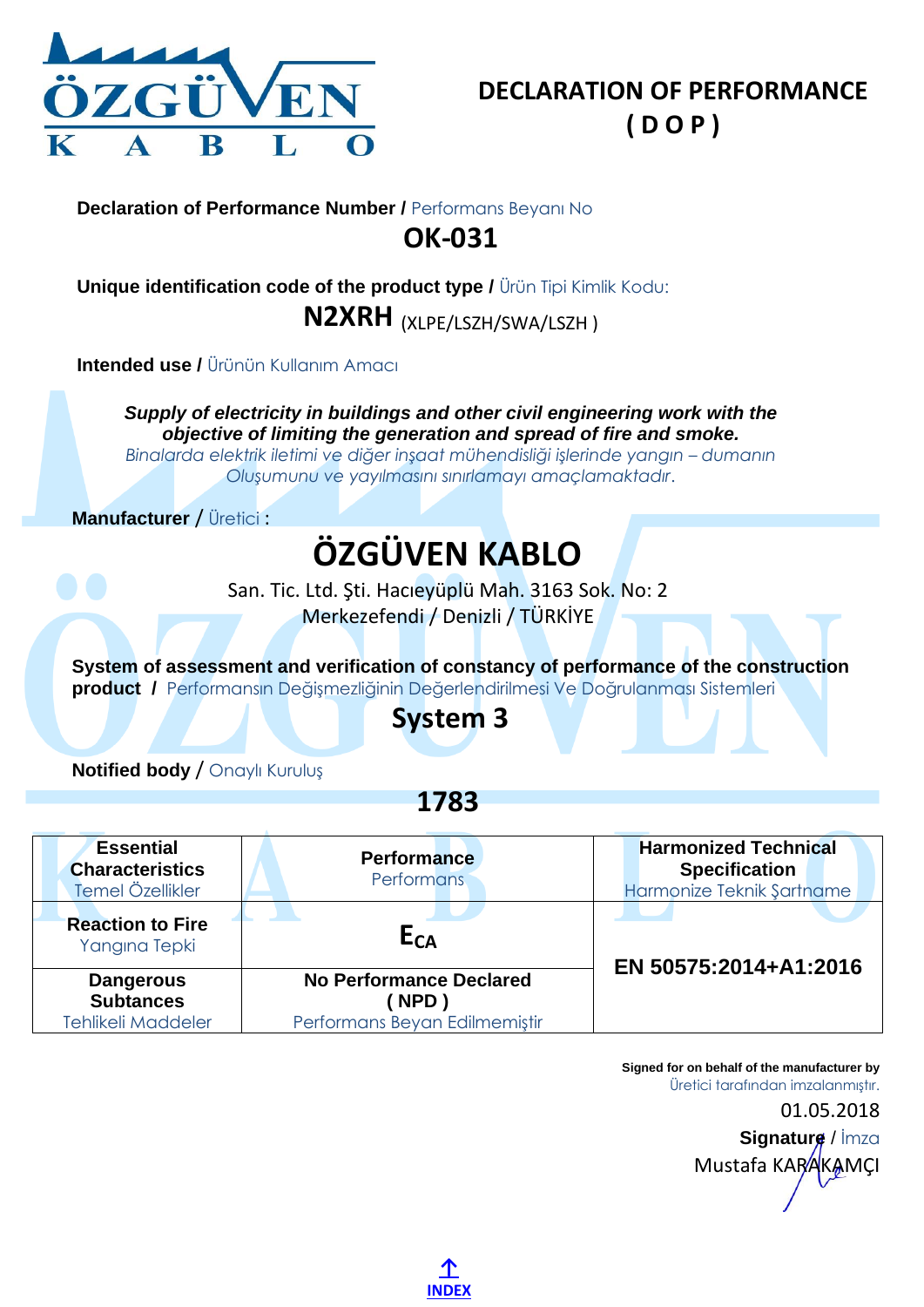

<span id="page-32-0"></span>**Unique identification code of the product type /** Ürün Tipi Kimlik Kodu: **IE-N05VVH4**

**Intended use / Ürünün Kullanım Amacı** 

*Supply of electricity in buildings and other civil engineering work with the objective of limiting the generation and spread of fire and smoke.*

*Binalarda elektrik iletimi ve diğer inşaat mühendisliği işlerinde yangın – dumanın Oluşumunu ve yayılmasını sınırlamayı amaçlamaktadır*.

**Manufacturer** / Üretici :

## **ÖZGÜVEN KABLO**

San. Tic. Ltd. Şti. Hacıeyüplü Mah. 3163 Sok. No: 2 Merkezefendi / Denizli / TÜRKİYE

**System of assessment and verification of constancy of performance of the construction product /** Performansın Değişmezliğinin Değerlendirilmesi Ve Doğrulanması Sistemleri

### **System 3**

**Notified body** / Onaylı Kuruluş

**1783**

| <b>Essential</b><br><b>Characteristics</b><br>Temel Özellikler    | <b>Performance</b><br><b>Performans</b>                                       | <b>Harmonized Technical</b><br><b>Specification</b><br>Harmonize Teknik Şartname |
|-------------------------------------------------------------------|-------------------------------------------------------------------------------|----------------------------------------------------------------------------------|
| <b>Reaction to Fire</b><br>Yangına Tepki                          | E <sub>CA</sub><br>EN 60332-1-2:2004+A1:2015                                  |                                                                                  |
| <b>Dangerous</b><br><b>Subtances</b><br><b>Tehlikeli Maddeler</b> | <b>No Performance Declared</b><br><b>NPD</b><br>Performans Beyan Edilmemiştir | EN 50575:2014+A1:2016                                                            |

**[↑](#page-0-1) [INDEX](#page-0-1)** **Signed for on behalf of the manufacturer by** Üretici tarafından imzalanmıştır. 08.12.2017

**Signature** / İmza Mustafa KARAKAMCI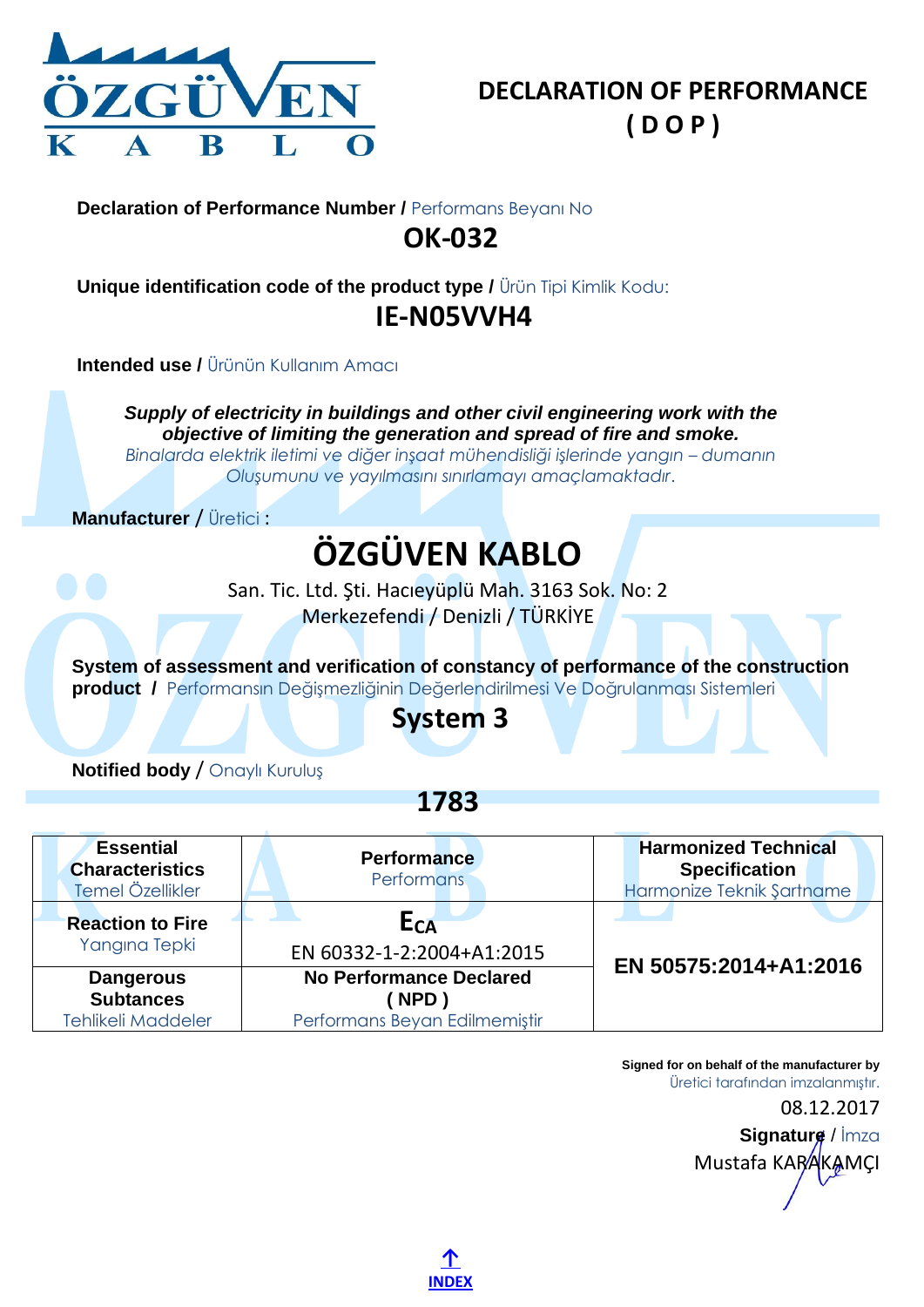

<span id="page-33-0"></span>**Unique identification code of the product type /** Ürün Tipi Kimlik Kodu:

### **N2XH**

**Intended use / Ürünün Kullanım Amacı** 

*Supply of electricity in buildings and other civil engineering work with the objective of limiting the generation and spread of fire and smoke.*

*Binalarda elektrik iletimi ve diğer inşaat mühendisliği işlerinde yangın – dumanın Oluşumunu ve yayılmasını sınırlamayı amaçlamaktadır*.

**Manufacturer** / Üretici :

# **ÖZGÜVEN KABLO**

San. Tic. Ltd. Şti. Hacıeyüplü Mah. 3163 Sok. No: 2 Merkezefendi / Denizli / TÜRKİYE

**System of assessment and verification of constancy of performance of the construction product /** Performansın Değişmezliğinin Değerlendirilmesi Ve Doğrulanması Sistemleri

## **System 3**

**Notified body** / Onaylı Kuruluş

**1783**

| <b>Essential</b><br><b>Characteristics</b><br>Temel Özellikler    | <b>Performance</b><br><b>Performans</b>                                | <b>Harmonized Technical</b><br><b>Specification</b><br>Harmonize Teknik Şartname |
|-------------------------------------------------------------------|------------------------------------------------------------------------|----------------------------------------------------------------------------------|
| <b>Reaction to Fire</b><br>Yangına Tepki                          | E <sub>CA</sub><br>EN 60332-1-2:2004+A1:2015                           | EN 50575:2014+A1:2016                                                            |
| <b>Dangerous</b><br><b>Subtances</b><br><b>Tehlikeli Maddeler</b> | <b>No Performance Declared</b><br>NPD<br>Performans Beyan Edilmemiştir |                                                                                  |

**[↑](#page-0-1) [INDEX](#page-0-1)**

Mustafa KARAKAMCI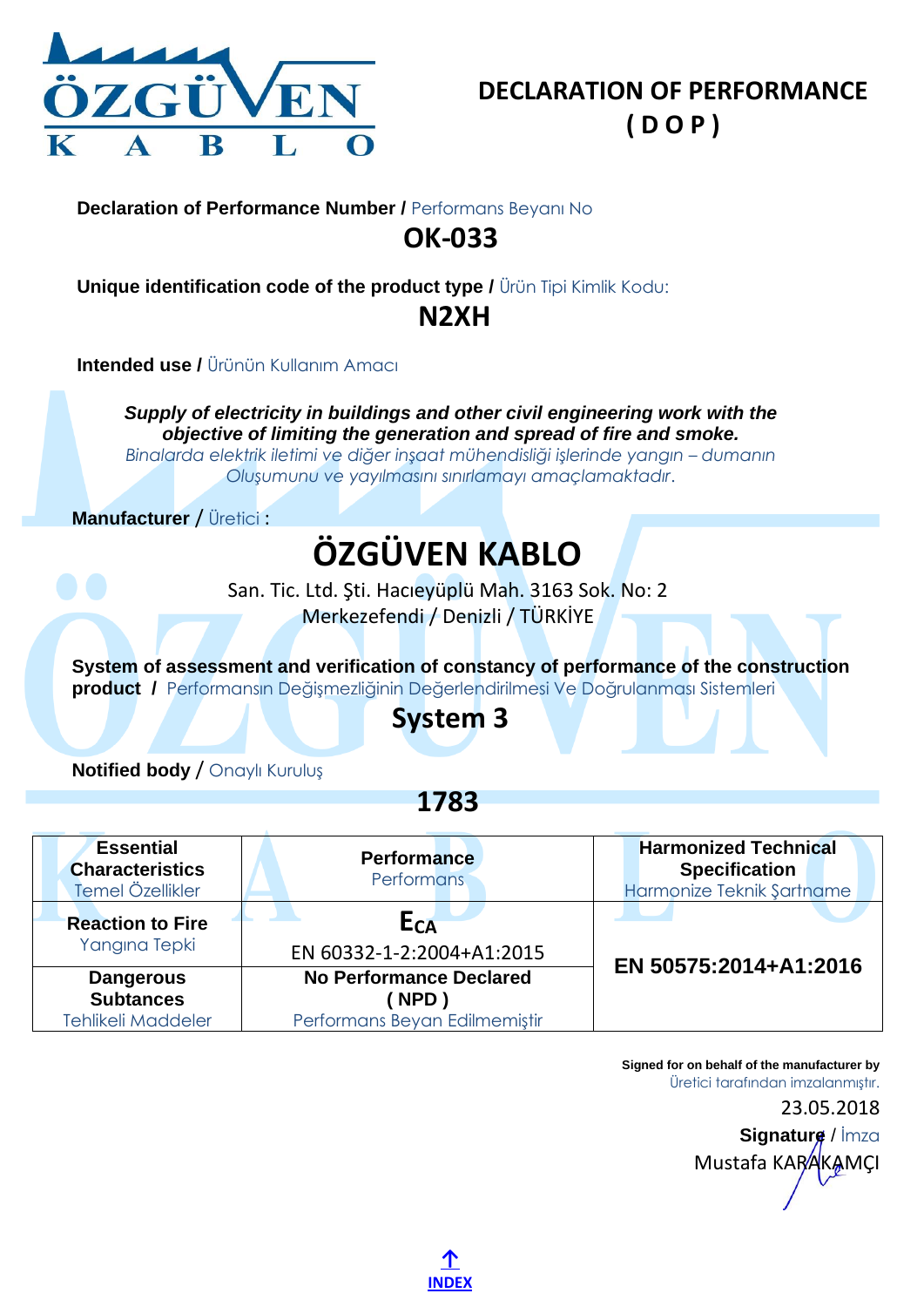

**Unique identification code of the product type /** Ürün Tipi Kimlik Kodu: **YY LSF FLEX**

**Intended use /** Ürünün Kullanım Amacı

*Supply of electricity in buildings and other civil engineering work with the objective of limiting the generation and spread of fire and smoke.*

*Binalarda elektrik iletimi ve diğer inşaat mühendisliği işlerinde yangın – dumanın Oluşumunu ve yayılmasını sınırlamayı amaçlamaktadır*.

**Manufacturer** / Üretici :

## **ÖZGÜVEN KABLO**

San. Tic. Ltd. Şti. Hacıeyüplü Mah. 3163 Sok. No: 2 Merkezefendi / Denizli / TÜRKİYE

**System of assessment and verification of constancy of performance of the construction product /** Performansın Değişmezliğinin Değerlendirilmesi Ve Doğrulanması Sistemleri

## **System 3**

**Notified body** / Onaylı Kuruluş

**1783**

| <b>Essential</b><br><b>Characteristics</b><br>Temel Özellikler    | <b>Performance</b><br><b>Performans</b>                                       | <b>Harmonized Technical</b><br><b>Specification</b><br>Harmonize Teknik Şartname |
|-------------------------------------------------------------------|-------------------------------------------------------------------------------|----------------------------------------------------------------------------------|
| <b>Reaction to Fire</b><br>Yangına Tepki                          | E <sub>CA</sub><br>EN 60332-1-2:2004+A1:2015                                  |                                                                                  |
| <b>Dangerous</b><br><b>Subtances</b><br><b>Tehlikeli Maddeler</b> | <b>No Performance Declared</b><br><b>NPD</b><br>Performans Beyan Edilmemiştir | EN 50575:2014+A1:2016                                                            |

**[↑](#page-0-1) [INDEX](#page-0-1)**

Mustafa KARAKAMCI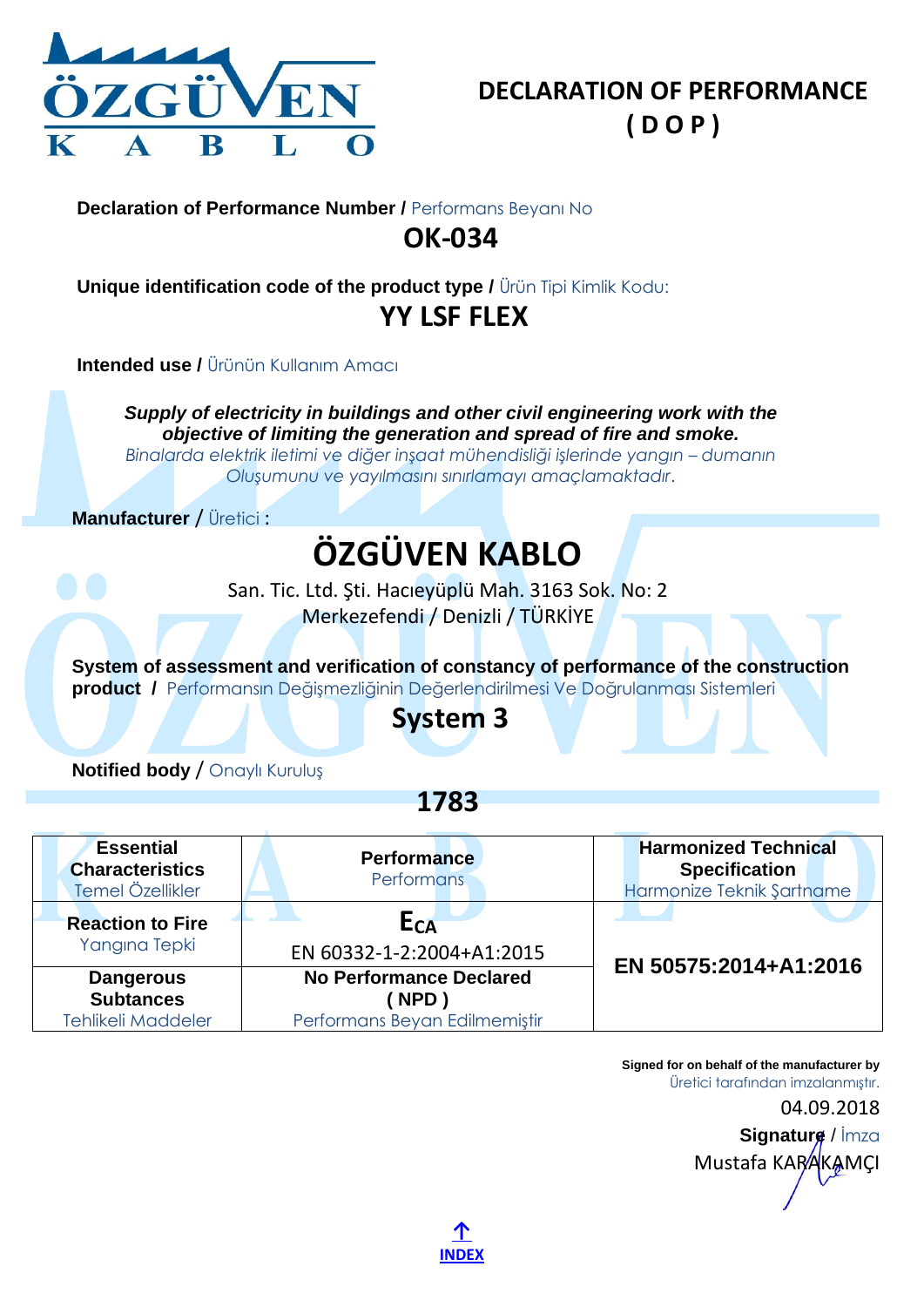

**Unique identification code of the product type /** Ürün Tipi Kimlik Kodu: **H05VV-F** ( ONLY 3182Y 0.5 mm² )

**Intended use / Ürünün Kullanım Amacı** 

*Supply of electricity in buildings and other civil engineering work with the objective of limiting the generation and spread of fire and smoke.*

*Binalarda elektrik iletimi ve diğer inşaat mühendisliği işlerinde yangın – dumanın Oluşumunu ve yayılmasını sınırlamayı amaçlamaktadır*.

**Manufacturer** / Üretici :

# **ÖZGÜVEN KABLO**

San. Tic. Ltd. Şti. Hacıeyüplü Mah. 3163 Sok. No: 2 Merkezefendi / Denizli / TÜRKİYE

**System of assessment and verification of constancy of performance of the construction product /** Performansın Değişmezliğinin Değerlendirilmesi Ve Doğrulanması Sistemleri

### **System 4**

**Notified body** / Onaylı Kuruluş

**N/A**

| <b>Essential</b><br><b>Characteristics</b><br>Temel Özellikler | <b>Performance</b><br><b>Performans</b>                                       | <b>Harmonized Technical</b><br><b>Specification</b><br>Harmonize Teknik Şartname |
|----------------------------------------------------------------|-------------------------------------------------------------------------------|----------------------------------------------------------------------------------|
| <b>Reaction to Fire</b><br>Yangına Tepki                       | F <sub>CA</sub>                                                               | EN 50575:2014+A1:2016                                                            |
| <b>Dangerous</b><br><b>Subtances</b><br>Tehlikeli Maddeler     | <b>No Performance Declared</b><br><b>NPD</b><br>Performans Beyan Edilmemiştir |                                                                                  |

**Signed for on behalf of the manufacturer by** Üretici tarafından imzalanmıştır. 04.09.2018 **Signature** / İmza Mustafa KARAKAMCI

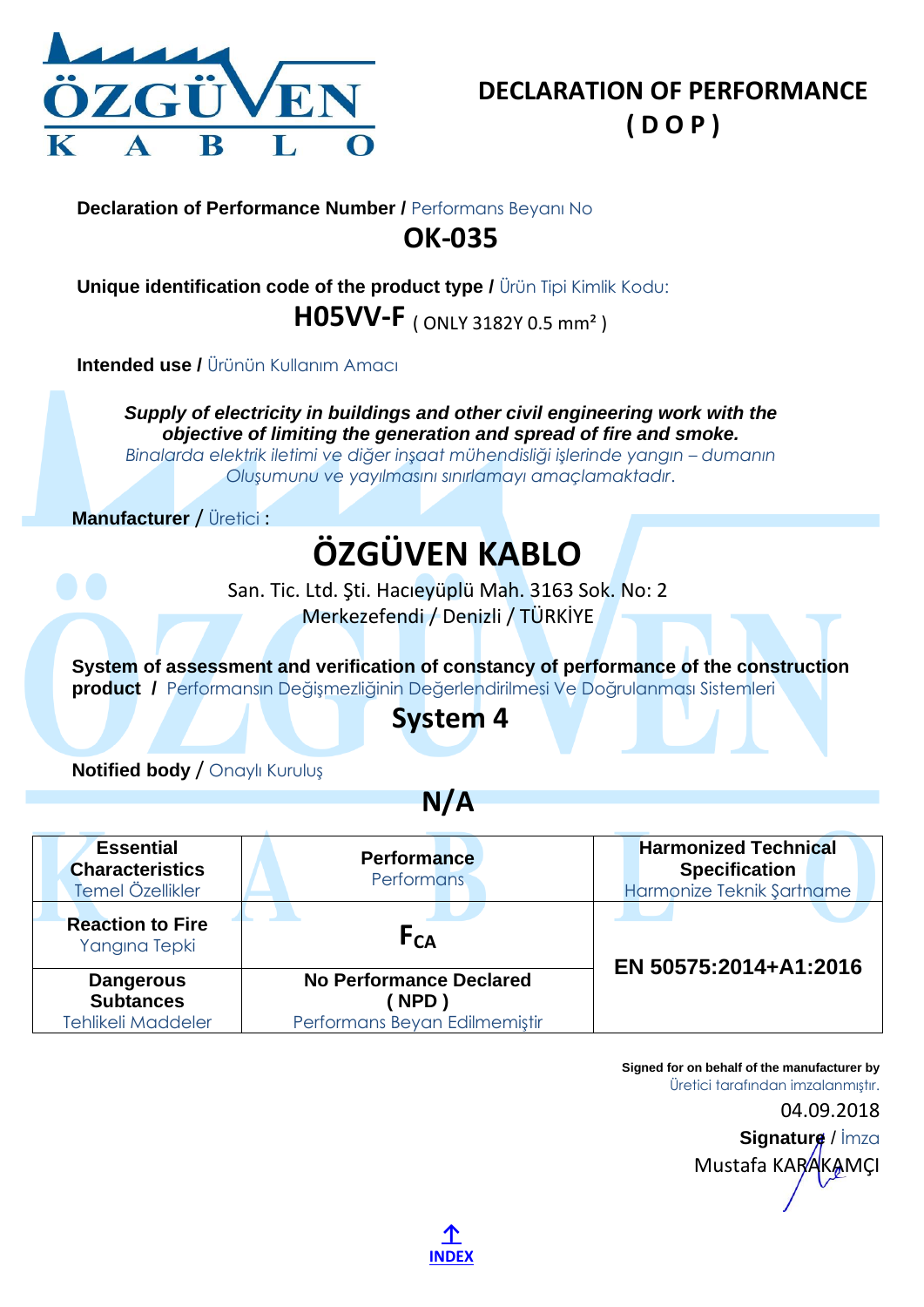

**Unique identification code of the product type /** Ürün Tipi Kimlik Kodu: **NHXMH**

**Intended use / Ürünün Kullanım Amacı** 

*Supply of electricity in buildings and other civil engineering work with the objective of limiting the generation and spread of fire and smoke.*

*Binalarda elektrik iletimi ve diğer inşaat mühendisliği işlerinde yangın – dumanın Oluşumunu ve yayılmasını sınırlamayı amaçlamaktadır*.

**Manufacturer** / Üretici :

## **ÖZGÜVEN KABLO**

San. Tic. Ltd. Şti. Hacıeyüplü Mah. 3163 Sok. No: 2 Merkezefendi / Denizli / TÜRKİYE

**System of assessment and verification of constancy of performance of the construction product /** Performansın Değişmezliğinin Değerlendirilmesi Ve Doğrulanması Sistemleri

### **System 3**

**Notified body** / Onaylı Kuruluş

**1783**

| <b>Essential</b><br><b>Characteristics</b><br>Temel Özellikler    | <b>Performance</b><br><b>Performans</b>                                       | <b>Harmonized Technical</b><br><b>Specification</b><br>Harmonize Teknik Şartname |
|-------------------------------------------------------------------|-------------------------------------------------------------------------------|----------------------------------------------------------------------------------|
| <b>Reaction to Fire</b><br>Yangına Tepki                          | E <sub>CA</sub><br>EN 60332-1-2:2004+A1:2015                                  | EN 50575:2014+A1:2016                                                            |
| <b>Dangerous</b><br><b>Subtances</b><br><b>Tehlikeli Maddeler</b> | <b>No Performance Declared</b><br><b>NPD</b><br>Performans Beyan Edilmemiştir |                                                                                  |

**Signed for on behalf of the manufacturer by** Üretici tarafından imzalanmıştır.

06.11.2018

**Signature** / İmza Mustafa KARAKAMCI

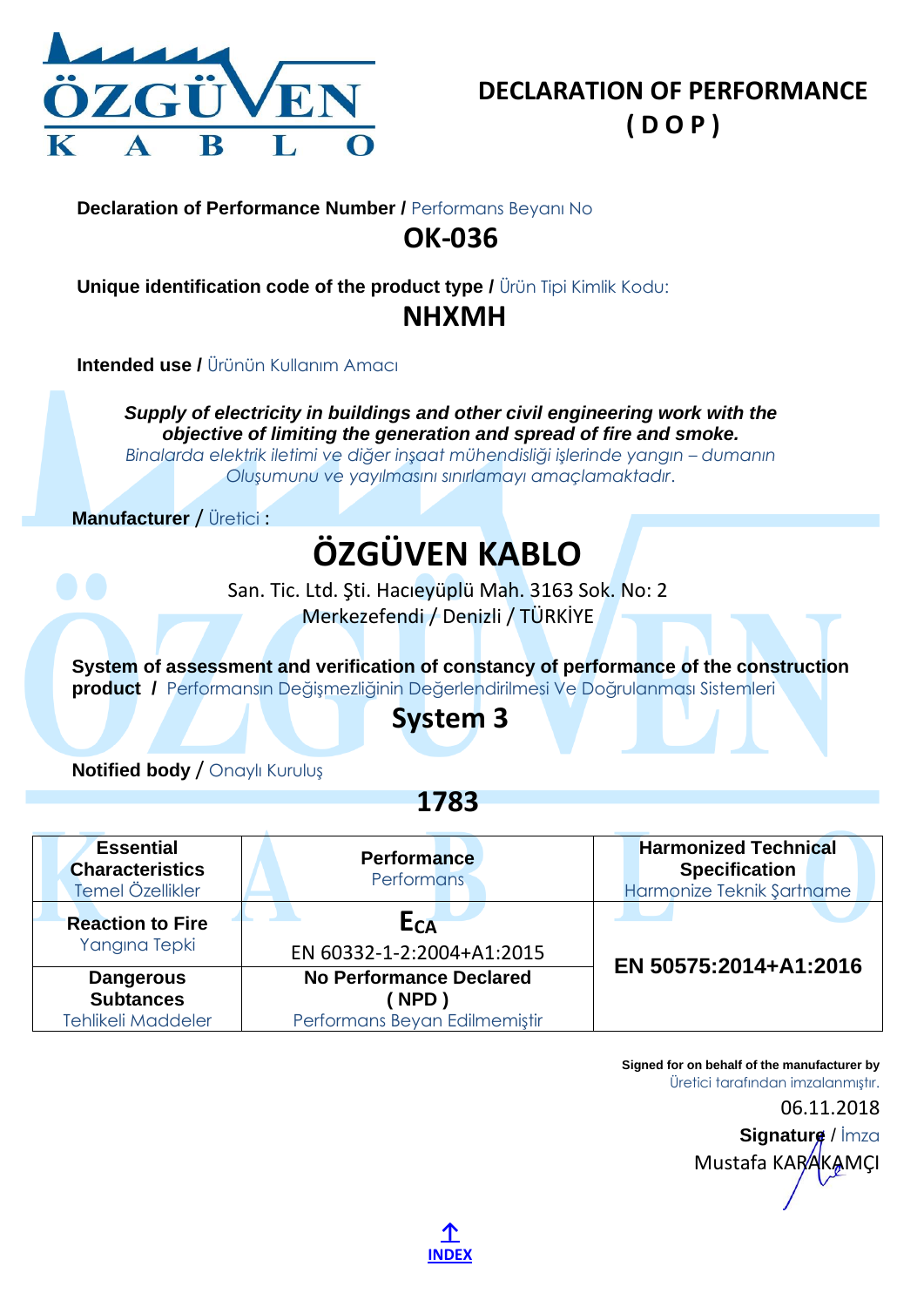

**Unique identification code of the product type /** Ürün Tipi Kimlik Kodu:

**H07Z-R** ( Only 4 mm²)

**Intended use /** Ürünün Kullanım Amacı

*Supply of electricity in buildings and other civil engineering work with the objective of limiting the generation and spread of fire and smoke.*

*Binalarda elektrik iletimi ve diğer inşaat mühendisliği işlerinde yangın – dumanın Oluşumunu ve yayılmasını sınırlamayı amaçlamaktadır*.

**Manufacturer** / Üretici :

# **ÖZGÜVEN KABLO**

San. Tic. Ltd. Şti. Hacıeyüplü Mah. 3163 Sok. No: 2 Merkezefendi / Denizli / TÜRKİYE

**System of assessment and verification of constancy of performance of the construction product /** Performansın Değişmezliğinin Değerlendirilmesi Ve Doğrulanması Sistemleri

### **System 3**

**Notified body** / Onaylı Kuruluş

**1783**

| <b>Essential</b><br><b>Characteristics</b><br>Temel Özellikler | <b>Performance</b><br>Performans                                        | <b>Harmonized Technical</b><br><b>Specification</b><br>Harmonize Teknik Şartname |
|----------------------------------------------------------------|-------------------------------------------------------------------------|----------------------------------------------------------------------------------|
| <b>Reaction to Fire</b><br>Yangına Tepki                       | $D_{CA-S1a,d1,a1}$<br>EN 60332-1-2:2004+A1:2015                         |                                                                                  |
| <b>Dangerous</b><br><b>Subtances</b><br>Tehlikeli Maddeler     | <b>No Performance Declared</b><br>NPD)<br>Performans Beyan Edilmemiştir | EN 50575:2014+A1:2016                                                            |

**Signed for on behalf of the manufacturer by** Üretici tarafından imzalanmıştır.

11.11.2019 **Signature** / İmza Mustafa KARAKAMCI

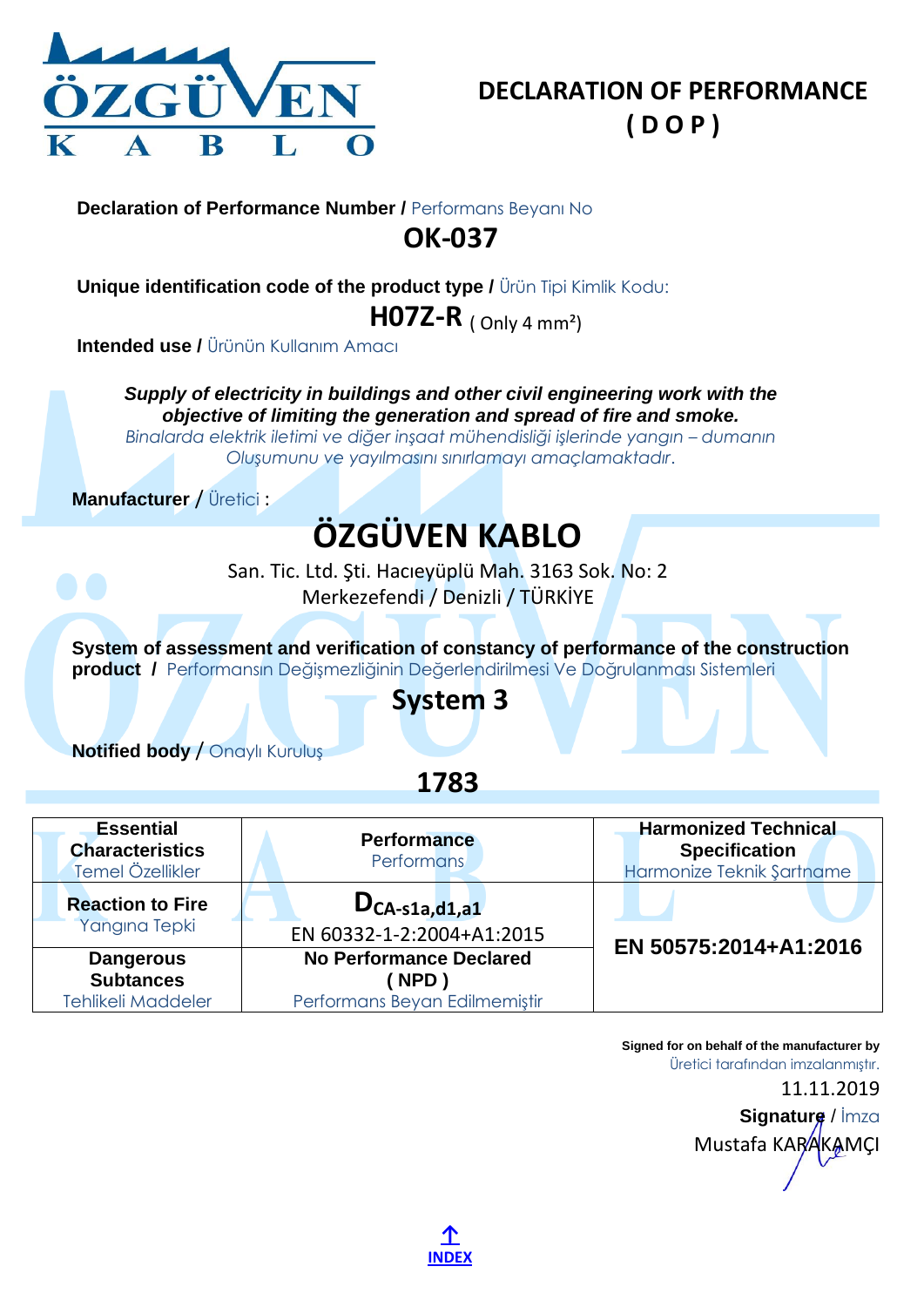

**Unique identification code of the product type /** Ürün Tipi Kimlik Kodu:

**H07Z-R** ( Only 6 mm²)

**Intended use /** Ürünün Kullanım Amacı

*Supply of electricity in buildings and other civil engineering work with the objective of limiting the generation and spread of fire and smoke.*

*Binalarda elektrik iletimi ve diğer inşaat mühendisliği işlerinde yangın – dumanın Oluşumunu ve yayılmasını sınırlamayı amaçlamaktadır*.

**Manufacturer** / Üretici :

# **ÖZGÜVEN KABLO**

San. Tic. Ltd. Şti. Hacıeyüplü Mah. 3163 Sok. No: 2 Merkezefendi / Denizli / TÜRKİYE

**System of assessment and verification of constancy of performance of the construction product /** Performansın Değişmezliğinin Değerlendirilmesi Ve Doğrulanması Sistemleri

### **System 3**

**Notified body** / Onaylı Kuruluş

**1783**

| <b>Essential</b><br><b>Characteristics</b><br>Temel Özellikler    | <b>Performance</b><br>Performans                                        | <b>Harmonized Technical</b><br><b>Specification</b><br>Harmonize Teknik Şartname |
|-------------------------------------------------------------------|-------------------------------------------------------------------------|----------------------------------------------------------------------------------|
| <b>Reaction to Fire</b><br>Yangına Tepki                          | $D_{CA-S1a,d1,a1}$<br>EN 60332-1-2:2004+A1:2015                         | EN 50575:2014+A1:2016                                                            |
| <b>Dangerous</b><br><b>Subtances</b><br><b>Tehlikeli Maddeler</b> | <b>No Performance Declared</b><br>NPD)<br>Performans Beyan Edilmemiştir |                                                                                  |

**[↑](#page-0-1) [INDEX](#page-0-1)** **Signed for on behalf of the manufacturer by** Üretici tarafından imzalanmıştır.

11.11.2019 **Signature** / İmza Mustafa KARAKAMCI